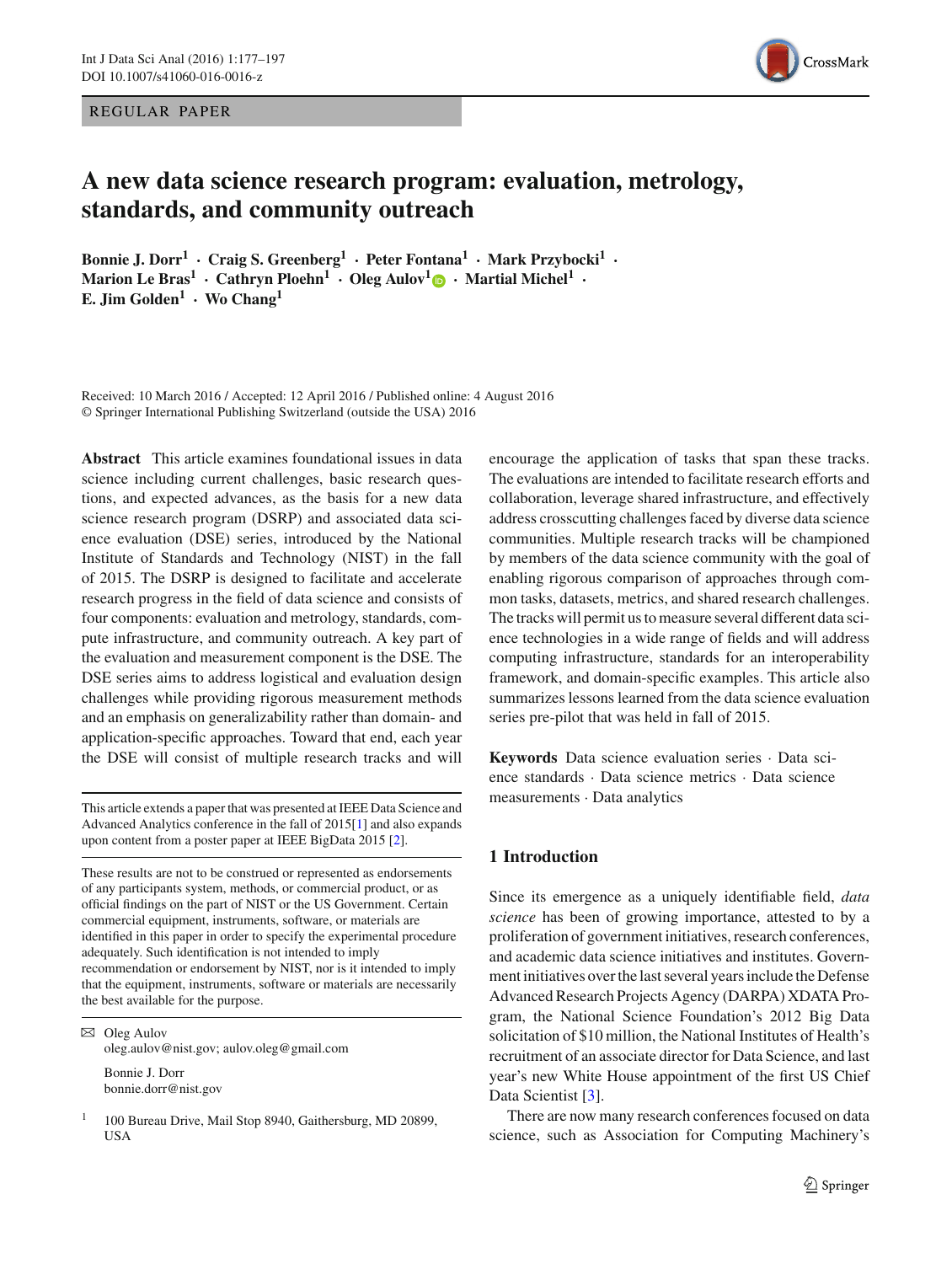(ACM) International Conference on Knowledge Discovery and Data Mining, International Conference on Big Data Analytics, IEEE's International Conference on Cloud and Big Data Computing, and International Conference on Data Science and Advanced Analytics.

On the academic front, data science initiatives have been emerging at a rapid rate, including Columbia University's Data Science Institute announced in July of 2012, University of California, Berkeley's announcement of the first online Master of Information and Data Science degree in 2013, a new Center for Data Science established at University of Massachusetts Amherst in 2015, and the initiation of a new Data Science major at University of Michigan in the fall of 2015.

In any rapidly emerging field, there is a pressing need to explore the foundational issues associated with that field, and data science is no exception. Indeed, the "Trends and Controversies" presented at the Data Science and Advanced Analytics conference in both 2014 and 2015 [\[4](#page-17-3)] raised a range of data science challenges, research questions, and expected advances [\[1](#page-17-0)].

A new data science research program (DSRP) introduced by the Information Access Division (IAD) of the National Institute of Standards and Technology (NIST), beginning in the fall of 2015, aims to address many of these issues. The DSRP is designed to facilitate and accelerate research progress in the field of data science. Within this program, *data science* is viewed as the application of techniques for analysis (data analytics) and extraction of knowledge from potentially massive data. This includes notions of *big data* technical challenges in distributed and parallel processing, processing speed, and storage architectures for high *Volume* and *Velocity*, as well as the unique challenges for data visualization. The DSRP also encompasses considerations and insights that might be central even with datasets that are smaller, such as data diversity (*Variety*) and data uncertainty (*Veracity*).

The above discussion brings to light the inherent breadth of data science—spanning systems (including databases), programming languages, machine learning, statistics, and visualization, and a myriad of other disciplines, including (broadly) the natural sciences, applied sciences, and humanities. This necessary but overwhelming breadth makes clear the need to foster collaboration, provide the opportunity to coordinate research efforts, and leverage shared infrastructure across diverse communities, which are all needed in order to accelerate progress and to effectively address the present crosscutting challenges. Several of these challenges are described in this article.

As a multi-year research program, the DSRP is expected to change and grow over time, tracking the maturation of the field and technology. In order to address this need, the DSRP examines a set of representative classes of data science

#### **NIST**

*Meeting the measurement challenges of data science*

| <b>Evaluation &amp;</b>                        | <b>Standards</b>                  | Compute                             | Community                                    |
|------------------------------------------------|-----------------------------------|-------------------------------------|----------------------------------------------|
| Metrology                                      |                                   | Infrastructure                      | Outreach                                     |
| <b>Evaluation Series</b><br>for Big Data       | <b>Standards</b><br>Development   | System<br>Architecture              | <b>Build Community of</b><br><b>Interest</b> |
| Data Science<br>Data Analytics                 | <b>Big Data Best</b><br>Practices | System<br><b>Benchmarking Tools</b> | Technical<br>Symposium                       |
| Datasets.<br>Metrics, Tasks,<br>Analysis Tools | Working<br>Groups                 | Novel T&E<br>Approaches             | Focus on Generalized<br><b>DS</b> Problems   |

<span id="page-1-0"></span>**Fig. 1** NIST's role in addressing data science challenges

problems (discussed in Sect. [2\)](#page-2-0) and explores different aspects of data science measurement (discussed in Sect. [3\)](#page-3-0).

Four key elements, illustrated in Fig. [1,](#page-1-0) will be identified and outlined:

- *Evaluation and metrology* Design and conduct a new international *data science evaluation (DSE)* series (Sect. [4.1\)](#page-4-0).
- *Standards* Leverage prior work to develop standards for data science (Sect. [4.2\)](#page-5-0).
- *Compute infrastructure* Develop an evaluation management system (EMS) to inform compute and infrastructure needs (Sect. [4.3\)](#page-5-1).
- *Community outreach* Build a community of interest within which data scientists can more effectively collaborate through coordination of their efforts on similar classes of problems (Sect. [4.4\)](#page-6-0).

In Sect. [5,](#page-7-0) we explain the concept of evaluation-driven research as it pertains to data science and present several examples of areas where evaluation-driven research was successful. Section [6](#page-10-0) describes in detail NIST's data science evaluation (DSE) series (that was outlined in Sect. [4.1\)](#page-4-0) that will host annual evaluations, and describes its structure and development. Section [7](#page-11-0) describes the DSE Pre-Pilot that was held in the fall of 2015, details its tasks, datasets, and metrics, and reports on lessons learned from it.

This article is not focused on the development of novel algorithms or specific methodologies or solutions, but rather the discussion focuses on a range of foundational data science challenges, as well as the advances necessary to drive data science forward. The contributions of this work are (1) the clear identification and examination of challenges and advances relevant to the data science community; (2) a presentation of enabling infrastructure to support research progress in data science, including the fostering of collaboration across different research communities.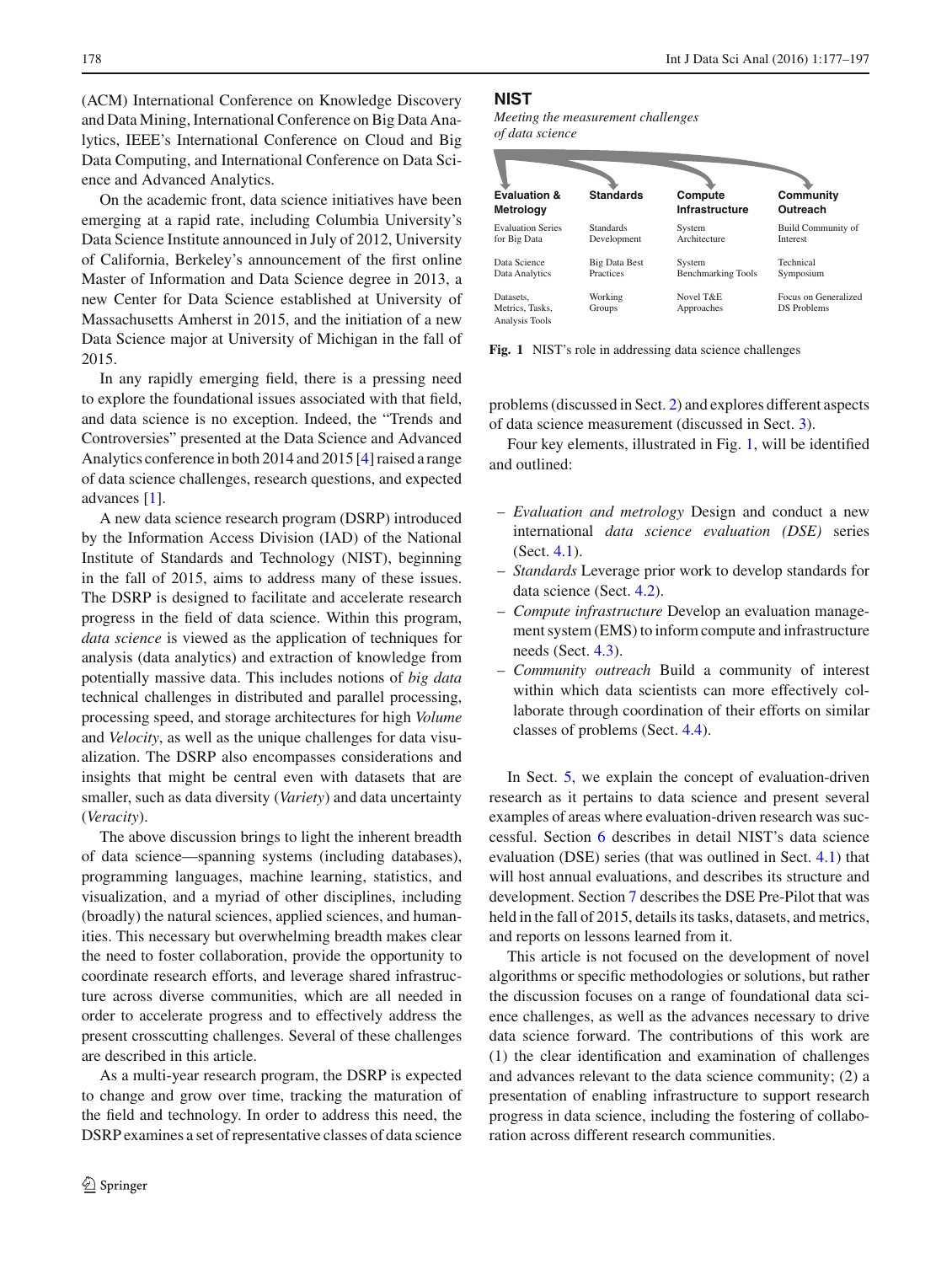The remainder of this paper describes some of the potential future breakthroughs in data science (Sect. [8\)](#page-15-0) and presents a summary of the next generation of data science challenges (Sect. [9\)](#page-16-0). The final section delivers concluding remarks regarding NIST's role in the discipline of data science.

#### <span id="page-2-0"></span>**2 Classes of data science problems**

This section examines several classes of problems for which techniques might be developed and evaluated across different domains, and defines representative classes of problems accompanied by examples from the planned use case of traffic incident detection and prediction, although the problem classes are broader than this single use case. Different categories of algorithms and techniques in data science will be examined, with an eye toward building an assessment methodology for the DSE that covers each category.

*Detection* Detection aims to find data of interest in a given dataset. In the traffic domain, incidents are of interest, e.g., "traffic incident detection" is an important subproblem of the traffic use case. Yang et al. [\[5\]](#page-17-4) analyze traffic flow in order to detect traffic incidents.

*Anomaly detection* Anomaly detection is the identification of system states that force additional pattern classes into a model. Relatedly, outlier detection is associated with identifying potentially erroneous data items that force changes in prediction models ("influential observations"). For example, through anomaly detection in health insurance claim records, potentially fraudulent claims can be identified. In the traffic case, an incident may be seen as an anomaly relative to data representing free-flowing traffic. Detection of incidents in traffic data with incident and non-incident data may also be seen as system state identification and estimation [\[6](#page-17-5)].

*Cleaning* Cleaning refers to the elimination of errors, omissions, and inconsistencies in data or across datasets. In the traffic use case, cleaning might involve the identification and elimination of errors in raw traffic sensor data.

*Alignment* Alignment refers to the process of relating different instances of the same object [\[7](#page-17-6)], e.g., a word with the corresponding visual object, or time stamps associated with two different time series. Data alignment is frequently used for entity resolution, which is identifying common entities among different data sources. Getoor and Machanavajjhala [\[8](#page-17-7)] and Christen [\[9\]](#page-17-8), for example, describe entity resolution techniques. In the traffic use case, this might involve aligning traffic camera video and traffic incident reports.

*Data fusion* Fusion refers to the integration of different representations of the same real-world object, encoded (typically) in a well-defined knowledge base of entity types [\[10](#page-17-9)]. In the traffic use case, fusion might be applied to bring together a video representation of a vehicle with a description of the same vehicle in an incident report.

*Identification and classification* Identification and classification attempt to determine, for each item of interest, the type or class to which the item belongs [\[11](#page-17-10)]. In the traffic use case, the type of incident may be critical, e.g., slipping off the road, or stopping for an extended period of time (signaling the presence of bumper-to-bumper traffic).

*Regression* Regression refers to the process of finding functional relationships between variables. In the traffic pilot, the posed challenge might be to model the traffic flow rate as a function of other variables.

*Prediction* Prediction refers to the estimation of a variable or multiple variables of interest at future times. In the pilot traffic flow prediction challenge, the participants are asked to predict traffic speed using covariates including flow volume, percentage occupancy, and training sets of past multivariate time series.

*Structured prediction* Structured prediction refers to tasks where the outputs are structured objects, rather than numeric values [\[12](#page-17-11)[,13](#page-17-12)]. This is a desirable technique when one wishes to classify a variable in terms of a more complicated structure than producing discrete or real-number values. In the traffic domain, an example might be producing a complete road network where only some of the roads are observed.

*Knowledge base construction* Knowledge base construction refers to the construction of a database that has a predefined schema, based on any number of diverse inputs. Researchers have developed many tools and techniques for automated knowledge base construction  $(AKBC)^{1}$  $(AKBC)^{1}$  $(AKBC)^{1}$ . In the traffic use case, a database of incidents and accidents could be constructed from news reports, time-stamped global positioning system (GPS) coordinates, historical traffic data, imagery, etc.

*Density estimation* Density estimation refers to the production of a probability density (or distribution function), rather than a label or a value [\[14,](#page-18-0)[15\]](#page-18-1). In the traffic use case, this might involve giving a probability distribution of accidents happening over a given time interval.

*Joint inference* Joint inference refers to joint optimization of predictors for different subproblems using constraints that enforce global consistency. Joint inference may be used for detection and cleaning to arrive at more accurate results [\[16](#page-18-2)]. In the traffic use case, weather conditions may act as a constraint on traffic incident detection outcomes, while at the same time, traffic incident detection may act as a constraint on weather conditions during time periods where weather data may not be available.

*Other classes of problems* Data science problems may involve ranking, clustering, and transcription (alternatively called "structured prediction" as defined above). Several of these are described by Bengio et al. [\[17](#page-18-3)]. Additional classes

<span id="page-2-1"></span><sup>1</sup> 4th workshop on automated knowledge base construction [www.akbc.](www.akbc.ws/2014/) [ws/2014/.](www.akbc.ws/2014/)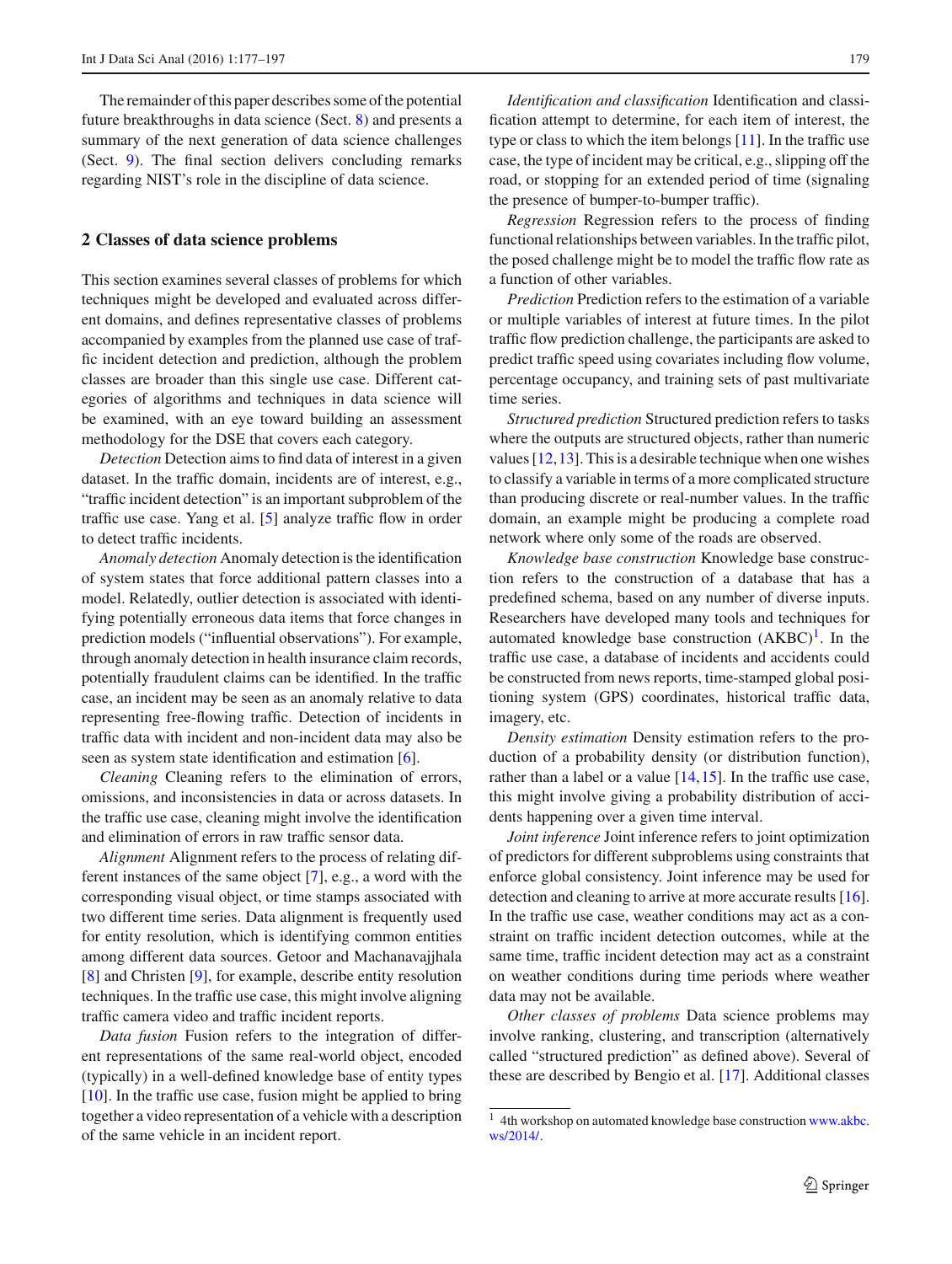of problems rely on algorithms and techniques that apply to raw data at an earlier "preprocessing" stage.

Given the broad scope of the classes of problems above, a number of different data processing algorithms and techniques may be employed for which an evaluation methodology is essential, for example, for benchmarking. The next section elaborates on the range of methodologies needed for measuring technology effectiveness within the new DSRP.

# <span id="page-3-0"></span>**3 Methodologies for measuring effectiveness of data science technologies**

This section examines a range of different questions for the development of assessment methodologies, divided broadly into three categories: (1) aspects of data science measurement; (2) how to pursue data science without compromising privacy; and (3) how to preserve and distribute data and software. These questions set the stage for the new DSRP, addressing some of the most critical issues and areas of inquiry for data science.

*How does one measure accuracy when all the data are not annotated fully?* Ground truth may be prohibitively expensive or laborious to obtain in cases where humanlabeled data are needed. In some cases, ground truth may be entirely "unobtainable," where the true answer is not known. For most predictive tasks, ground truth data become available when real-time datasets or future data materialize (e.g., accident prediction in video). For non-predictive tasks (e.g., detection of traffic incidents), see, for example, Katariya et al.'s [\[18](#page-18-4)] work on active evaluation of classifiers estimates accuracy based on a small labeled set and human labeler. Some NIST evaluations (e.g., TREC [\[19](#page-18-5)]) apply accuracy measures that accommodate the lack of full truth data, often employing mediated adjudication approaches (e.g., pooling relevance assessments of participants in the evaluation to approximate recall). Another potential approach is to use simulated data as a proxy for ground truth. Within the DSRP, these and other approaches for addressing issues concerning ground truth metadata will be explored.

*How does one measure data assimilation?* Data assimilation—a process by which observations are incorporated into a computer model of a real system—addresses the problem of not knowing the initial conditions of a given system [\[20\]](#page-18-6). Using current and past limited available observations and short-range forecasts, data assimilation analyzes the data to estimate the background of the observed system and produces the best estimate of the initial conditions of the forecast system. The better the estimate, the more accurate the forecast [\[21](#page-18-7)].

*How does one measure data fusion?* Data Fusion, as defined by the Department of Defense, is "a multilevel, multifaceted process dealing with the registration, detection, association, correlation, and combination of data and information from multiple sources to achieve [a] refined state and identity estimation, and complete and timely assessments of (the) situation" [\[22](#page-18-8)]. Application of data fusion is prevalent in many different areas such as vehicular traffic, geospatial information systems, business intelligence, and bioinformatics. For instance, Joshi, et al. [\[23\]](#page-18-9) demonstrated a frugal traffic state sensing approach using data fusion of acoustic, image and sensor information. Within the DSE, data fusion is assumed to be central to data science measurement because of the key role it plays in combining data from different modalities into a unified consistent representation for analysis purposes.

*How does one measure knowledge representation through Visualization of data?* The visualization analytics science and technology community has developed a "VAST Challenge," run annually for the past  $3 \text{ years}$ , $\frac{2}{3}$  for assessment of visual analytics applications for both large-scale situation analysis and cyber security. Topics of importance for the DSRP include automatic graph analysis and best practices for combined and multimodal datasets. Several different approaches to developing and assessing information visualization for very large datasets have been implemented [\[24,](#page-18-10) [25](#page-18-11)]. Visualization paradigms are often assessed by the number of data points and the level of granularity represented [\[26\]](#page-18-12) and by types of relationships that can be represented [\[27\]](#page-18-13).

*How does one develop sound benchmark measurements that satisfactorily convey system performance?* Sound benchmarking requires the integration of a variety of research areas: the mathematics of designing good benchmark metrics, the systems research of implementing monitors that collect the data with minimal overhead, and the understanding of the field in choosing representative workflows to measure the performance of different computer systems [\[28](#page-18-14),[29\]](#page-18-15). As computer systems change and needs change, the desired workflows need to be changed. Within the DSRP, the use of program-agnostic metrics and software performance monitors that can run on a variety of hardware architectures will enable the application of benchmark metrics and monitors in future workflows on different software and hardware architectures.

*How does one measure the effectiveness of each data characteristic for making decisions or formulating knowledge?* Principal component analysis and other dimensionality reduction techniques give some indication of the dimensions

<span id="page-3-1"></span><sup>&</sup>lt;sup>2</sup> The latest (2015) VAST Challenge information can be found at: [www.](www.vacommunity.org/VAST+Challenge+2015) [vacommunity.org/VAST+Challenge+2015.](www.vacommunity.org/VAST+Challenge+2015)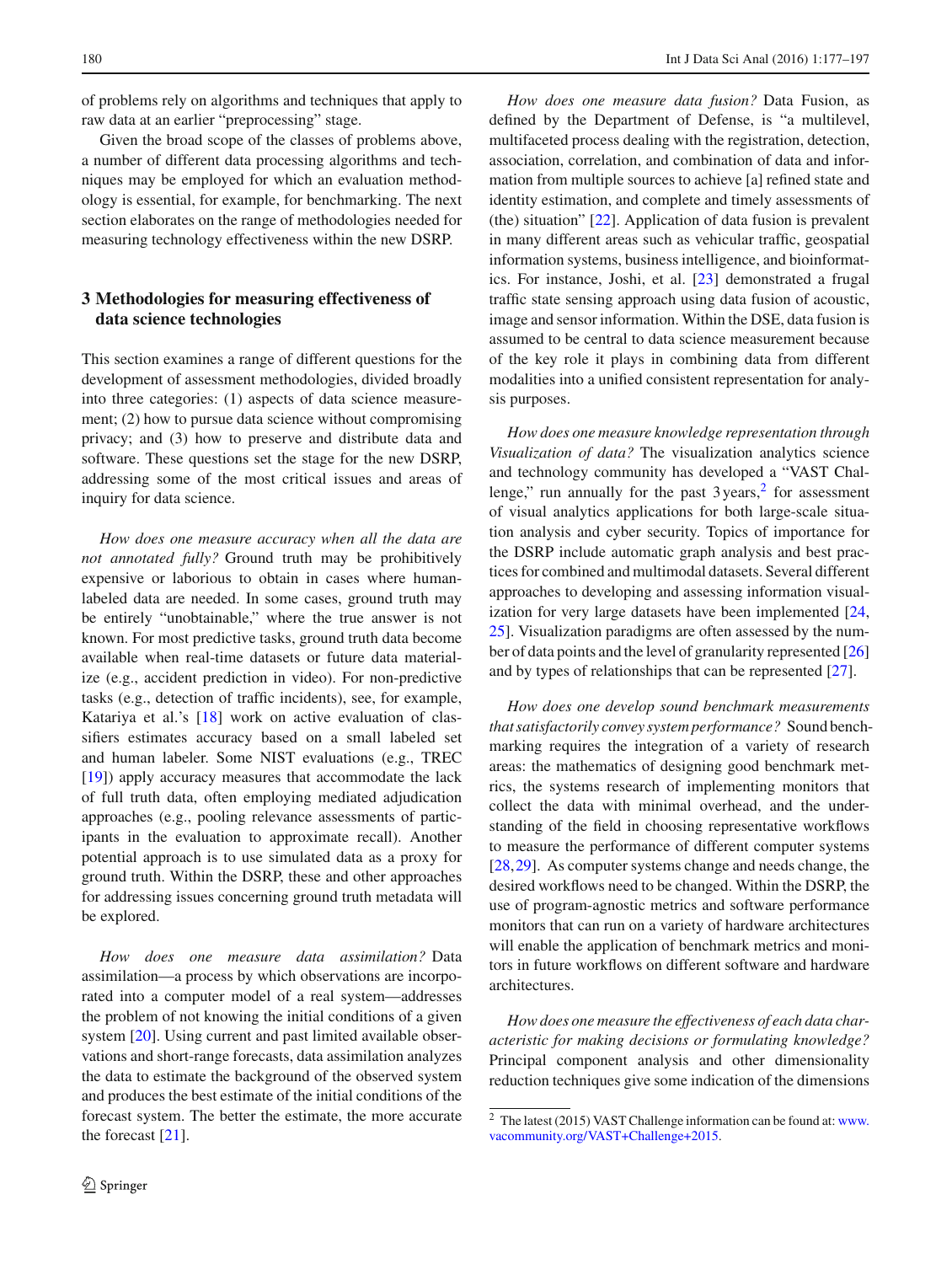of variation present in the data. Various feature selection approaches may be applied to better understand the contribution of data characteristics for decision making and knowledge formulation [\[30](#page-18-16)]. As a clarifying example, in the traffic domain within the DSRP, a task would be to determine how much lane detector, weather, and accident data contribute to the ability to perform the overall tasks of traffic incident detection and traffic prediction.

*How does one pursue data science without compromising privacy?* Collection and sharing strategies are needed so that researchers are able to run experiments on the same data, with minimal barriers. For example, the traffic and weather data in the DSE pilot evaluation are open and easily distributable. However, the DSRP will include a wide range of domains (multiple tracks) and thus will need to keep track of what can and cannot be shared and under what conditions. Personally identifiable information (PII) or, by fusion, merging multiple datasets that bring PII into the composite result, cannot be shared. In cases where PII data are needed, it is important to determine the feasibility of *data construction*—but the scale may not be as large as it would be for "data in the wild." Two of the recent research venues that have included privacy as a central topic are SIAM<sup>3</sup> International Conference on Data Mining [\[31](#page-18-17)] and the Big Data Privacy Workshop [\[32](#page-18-18)]).

*How does one preserve data and software used for data science?* In the field of natural language processing, researchers rely heavily on the University of Pennsylvania's Linguistic Data Consortium  $(LDC)<sup>4</sup>$ , which collects, creates, annotates, and distributes data, ensuring that all materials are carefully managed, with lawyers verifying copyright, licensing, and other issues. Other organizations serve a similar role as the LDC, but are geared more toward data science, such as Research Data Alliance and Data.gov. In addition, NIST is working on data preservation and archival (i.e., keeping bits around forever) and tracing the history of data [\[33](#page-18-19)[–35](#page-18-20)].

## **4 Key elements of the new data science research program**

The four pillars of the new DSRP—illustrated earlier in Fig. [1—](#page-1-0)are described in more detail below.

#### <span id="page-4-0"></span>**4.1 Evaluation and metrology for data science**

NIST has been conducting evaluations of data-centric technologies since the late 1980s. These evaluations cover a

wide range of technologies including automatic speech transcription, information retrieval, machine translation, speaker and language recognition, automatic fingerprint matching, image recognition, event detection from text, video, and multimedia, and automatic knowledge base construction, among many others.

Despite the stark differences among the technologies listed above, each evaluation has enabled rigorous research by sharing the following fundamental elements: (1) the use of common tasks, datasets, and metrics; (2) the presence of specific research challenges meant to drive the technology forward; (3) an infrastructure for developing effective measurement techniques and measuring the state of the art; and (4) a venue for encouraging innovative algorithmic approaches. Several NIST evaluations have enjoyed substantial popularity and provided the necessary infrastructure to accelerate research progress in the corresponding core technologies.

To address several unique challenges in the burgeoning field of data science, NIST has launched the data science evaluation (DSE) series (described in detail in in Sect. [6\)](#page-10-0), to occur annually starting in the fall of 2015. These challenges stem from some combination of data characteristics (e.g., very large datasets, multi-modal datasets, data from multiple sources with varying degrees of reliability and noise) and task requirements (e.g., building of multi-component systems, enabling effective human-in-the-loop interaction, and visualization of large and complex data).

These in turn lead to various evaluation design and implementation challenges: (1) logistical aspects of conducting very large-scale evaluations, including dataset creation and distribution, and of conducting multi-component evaluations requiring coordination and timing of individual component evaluation; (2) evaluation design challenges associated with the use of "found" data rather than data collected in a controlled manner, which increases the difficulty of conducting rigorous experiments; (3) measurement challenges arising from a lack of hand-annotated data or ground truth more generally; (4) measurement and calibration of data and system uncertainty; and (5) measurement of the effectiveness of visualization. In addition, many existing research communities are formed around individual tasks, domains, or modalities—thus a multi-modal, multi-task evaluation will require the integration of multiple disparate communities, where the evaluation is the common thread that ties these communities together.

While previous NIST evaluations have dealt with some of the challenges above, many remain unsolved. Successful data science evaluations will require addressing many of these challenges simultaneously and in new combinations. To that end, each year of the DSE will consist of multiple research tracks—organized by domain—encouraging tasks spanning

<sup>&</sup>lt;sup>3</sup> Society for Industrial and Applied Mathematics.

<span id="page-4-2"></span><span id="page-4-1"></span><sup>4</sup> More information on LDC can be found on their Web site at: [www.](www.ldc.upenn.edu/about) [ldc.upenn.edu/about.](www.ldc.upenn.edu/about)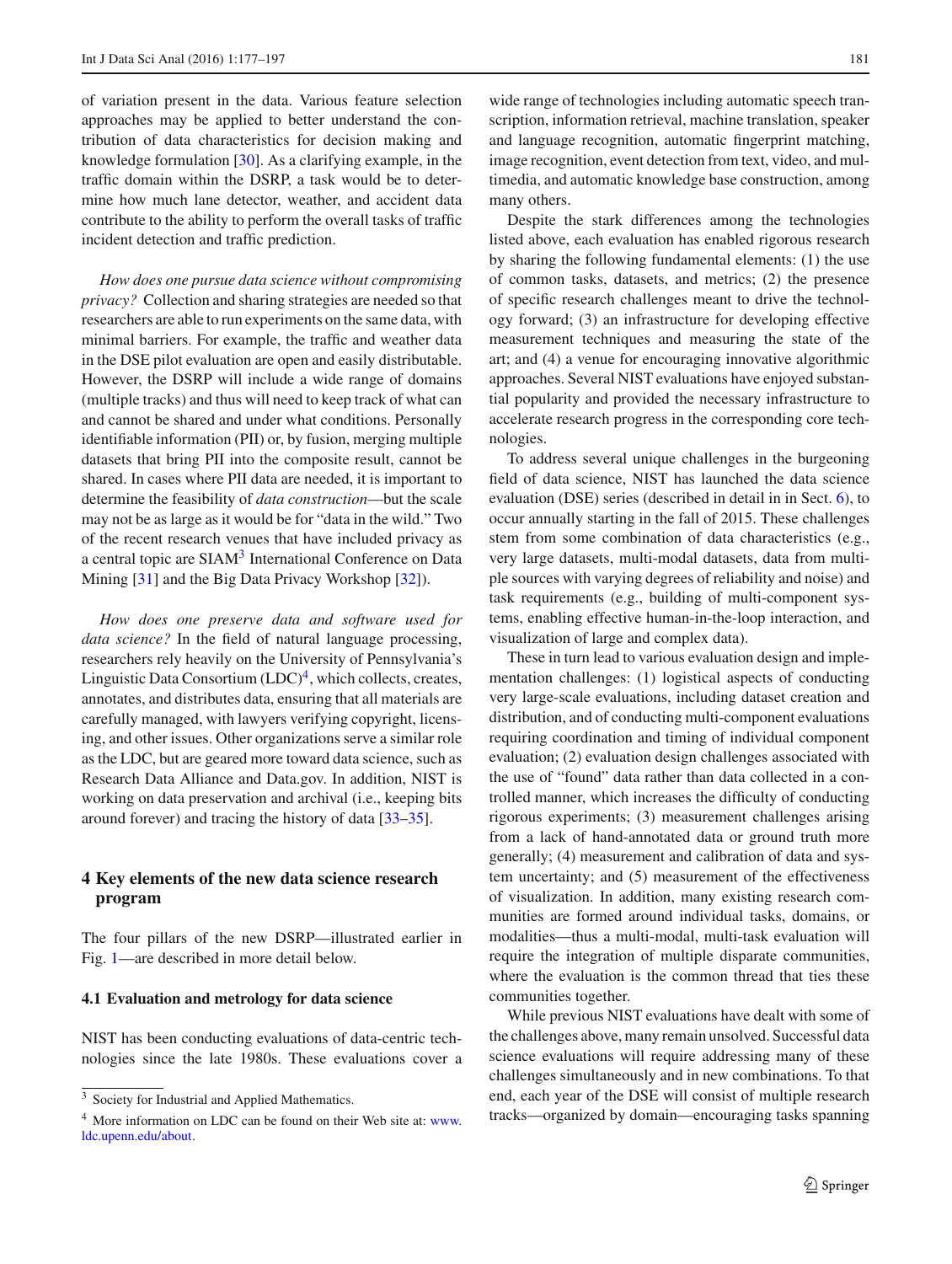multiple tracks. In addition to one or more NIST-led tracks, community-led tracks will be included in the DSE.

As a first step, in fall of 2015, the Information Access Division of NIST hosted a small-scale pre-pilot evaluation in the highway traffic domain, meant to serve as a track archetype, and to surface any unexpected evaluation challenges. This track is not meant to solve any particular problem in the traffic domain, but rather to serve as an exemplar of a data science evaluation track. It consisted of heterogeneous data from traffic and weather sensors and featured data cleaning, dataset alignment, and predictive analytics tasks (as described further in Sect. [7\)](#page-11-0). In 2016, NIST is following up with an open pilot evaluation in the same domain and will begin accepting track proposals for a 2017 full-scale data science evaluation.

## <span id="page-5-0"></span>**4.2 Standards for data science**

The design of the new DSRP leverages prior work at NIST on standards for data science, starting with those developed for big data [\[36\]](#page-18-21). For example, the NIST Big Data Public Working Group (NBD-PWG) developed a consensus-based, extensible interoperability framework that is vendor-neutral, technology-independent, and infrastructure-independent [\[37](#page-18-22)]. This framework allows data scientists to process and derive knowledge through the use of a standard interface between swappable architectural components. The following elements have been formalized by the NBD-PWG—as components of a reference architecture ecosystem—and are expected to apply to problems in data science more generally:

- *System orchestrator (or data scientist)* Provides a highlevel design of the dataflow between analytics tools and given datasets, computing system requirements, and monitoring system resource and performance.
- *Data provider* Provides an abstraction of various types of data sources (such as raw data or data previously transformed by another system) and makes them available through different functional interfaces. This includes the transfer of analytics codes to data sources for effective analytic processing.
- *Application provider* Provides analytics processing throughout the data lifecycle—acquisition, curation, analysis, visualization, and access—to meet requirements established by the system orchestrator.
- *Framework provider* Provides one or more instances of a computing environment to support general data science tools, distributed file systems, and computing infrastructure—to meet requirements established by the application provider.
- *Data consumer* Provides an interface to receive the value output from this reference architecture ecosystem.
- *Security and privacy fabric* Provides the security and privacy interaction to the rest of the reference architecture

– *Management fabric* Provides management interaction to other reference architecture components (via the system orchestrator) with versatile system and software provisioning, resource and performance monitoring, while maintaining data quality and secure accessibility.

Recently, the NBD-PWG released working drafts of the interoperability framework for public comment [\[38](#page-18-23)]. These include basic definitions (concepts and vocabulary), taxonomies, use cases, reference architecture, a standards roadmap, and other elements associated with big data that are expected to apply to the space of problems in data science more generally. This framework will be released in three stages, each corresponding to a major activity relevant to the more general data science endeavor: (1) identification of a high-level reference architecture with the following critical characteristics: technology, infrastructure, and vendor-agnostic capability; (2) definition of general interfaces between the reference architecture components; and (3) validation of the reference architecture by building applications through the general interfaces.

#### <span id="page-5-1"></span>**4.3 Compute infrastructure for data science research**

NIST has implemented an EMS that will serve as the infrastructure for the DSE series. EMS integrates hardware and software components for easy deployment and reconfiguration of computational needs and enables integration of compute- and data-intensive problems within a controlled cloud. In addition, EMS enables the collection of metrics on independently running instances as well as aggregation of overall performance metrics on the core problem. This design allows for testing of different compute paradigms (software and model changes, such as testing a solution using MPI<sup>[5](#page-5-2)</sup> and later trying it using  $Go<sup>6</sup>$  channels) as well as hardware accelerations in order to best assess how a given evaluation should be run.

The underlying cloud infrastructure accommodates concurrent execution of projects—such as experiments or evaluation—on shared hardware while being able to separate data access, network resources, users, and hardware accelerators (e.g.,  $GPU<sup>7</sup>$  or Intel Xeon Phi). Applications within a given project communicate with one another and access data shared with a specific user and application.

This infrastructure supports the integration of distributed as well as parallelized computations, thus providing a flexible hardware architecture for running projects on the system.

<sup>5</sup> Message Passing Interface.

<span id="page-5-2"></span><sup>6</sup> More information available at [www.golang.org.](www.golang.org)

<span id="page-5-4"></span><span id="page-5-3"></span><sup>7</sup> Graphics Processing Unit.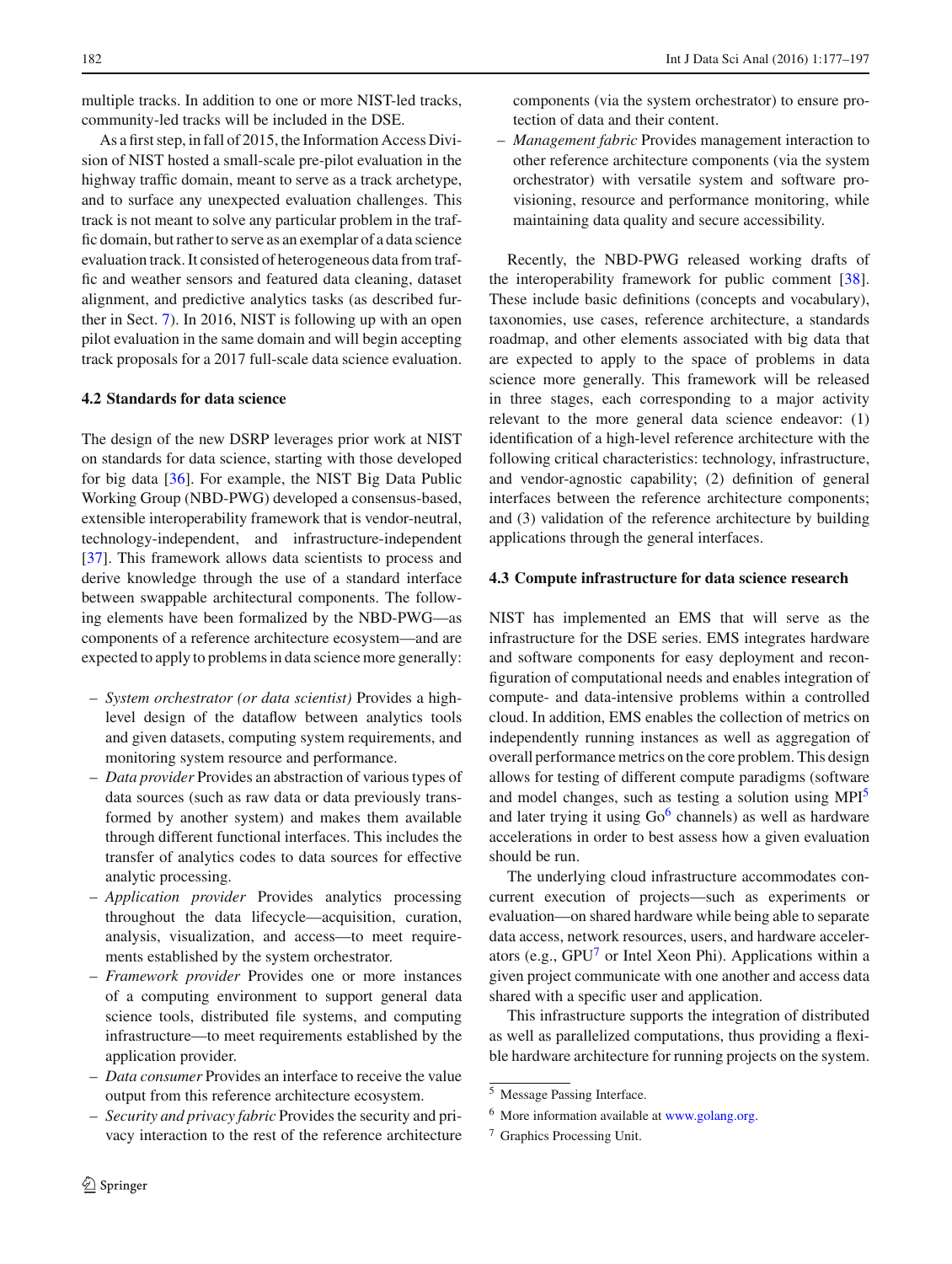Performance metrics for individual applications, their data, network, and memory usages are aggregated in order to compute per-application metrics as well as global project metrics. This enables direct comparisons between different algorithmic approaches for a given project and supports studies of hardware accelerators or comparisons of compute paradigms.

The initial emphasis of the EMS is to support NIST evaluations, leveraging a private cloud infrastructure for easy deployment. To facilitate this process, a model for abstracting the complexity of inter-evaluation components (such as ingestion, validation, scoring, report generation, and return of results to participants) enables reproducibility of given problems on different compute architectures. As the model is enhanced, encrypted point-to-point communication will be integrated to protect intellectual property and sensitive data used by the infrastructure.

NIST has integrated hardware resources within a private cloud testbed (Gigabit and Infiniband networks, Nvidia Tesla GPUs, Intel Phi Coprocessors, high memory compute nodes, high storage data nodes) using a local OpenStack<sup>8</sup> deployment. OpenStack is open source and provides several core components that support an expandable cloud solution:

- *Computing engine*Deploys and manages virtual machines and other instances to handle computing tasks
- *Network controller* Enables fast and managed network communications
- *Storage system*Stores objects and files (using OpenStack) and a block storage component for user control when data access speed is essential
- *Identity services* Provides user management
- **Image services** Uses virtual copies of hard disks for deployment of new virtual machine instances
- *Telemetry services* Keeps a verifiable count of each user's system
- *Orchestration component* Supports the definition of cloud resource specifications and enables the management of infrastructure for cloud services
- *Front end* Provides a quick glance at components running on the cloud and creates new instances
- *Application programming interface (API)* Enables extension of core components

Since OpenStack provides block and object storage based on commodity hardware solutions, it is possible to easily add new storage components to the local (on premise) cloud as the volume of data increases. Also, OpenStack can be deployed between multiples sites where each site has its own OpenStack and storage can be configured as a single shared pool or separate pools. The use of OpenStack Swift gives

access to streamed data, be it local or remote via an industry-standard RESTful<sup>[9](#page-6-2)</sup> HTTP<sup>10</sup> API. All objects are stored with multiple copies and are replicated in as-unique-as-possible availability zones and/or regions.

The current test bed for the EMS has Gigabit as well as an Infiniband networks, five compute nodes with 16 cores each, 128, 192 or 256 GB of memory, and 32 or 48 TB of disk storage per node, as well as two extra compute nodes with four Nvidia Tesla C2050 and four Xeon Phi 5100, and five storage nodes with 48 TB of disk storage per node.

This cloud infrastructure allows NIST to integrate and use different technologies, such as Apache MESOS, Docker, or Google Kubernetes Containers. It also enables the use of other compute engines such as Apache Spark or Apache Hadoop.<sup>11</sup>

#### <span id="page-6-0"></span>**4.4 Data science community building and outreach**

Because data science spans a wide range of very diverse fields (biology, forensics, finance, public health monitoring, etc.), the tendency is for researchers to work independently, often applying similar, but independently developed, data processing tools and re-solving problems that span multiple data domains. The result of this mode of operation is an overall reduction in efficiency, delayed progress, and a lack of knowledge about crosscutting synergies and best practices for many common classes of problems.

To address issues with this siloed approach to algorithm development, NIST aims to build a community of interest within which it is expected that many of the questions posed in the sections below will be addressed. Technical symposia with a focus on generalized problems in data science are expected outcomes of this aspect of NIST's work. Within a shared community, data scientists can more effectively collaborate, coordinating their efforts on similar classes of problems.

There are already several successful examples of existing NIST programs, within which community-wide mechanisms are in place (such as symposia) for technology development, assessment, and cross-community discussion. One such example is the Text Retrieval Conference  $(TREC)^{12}$ , which has been held at NIST annually since 1992. This initiative includes an evaluation series where researchers are able to share ideas and to compare their approaches with those of other community members by participating in shared tasks defined within tracks.

<span id="page-6-1"></span><sup>8</sup> [www.openstack.org.](www.openstack.org)

<sup>9</sup> REpresentational State Transfer software architectural style.

<span id="page-6-2"></span><sup>10</sup> HyperText Transfer Protocol.

<span id="page-6-3"></span><sup>&</sup>lt;sup>11</sup> For more information on these technologies see: mesos.apache.org, [www.docker.com,](www.docker.com) kubernetes.io, spark.apache.org, hadoop.apache.org.

<span id="page-6-5"></span><span id="page-6-4"></span><sup>&</sup>lt;sup>12</sup> More information about TREC is available at trec.nist.gov.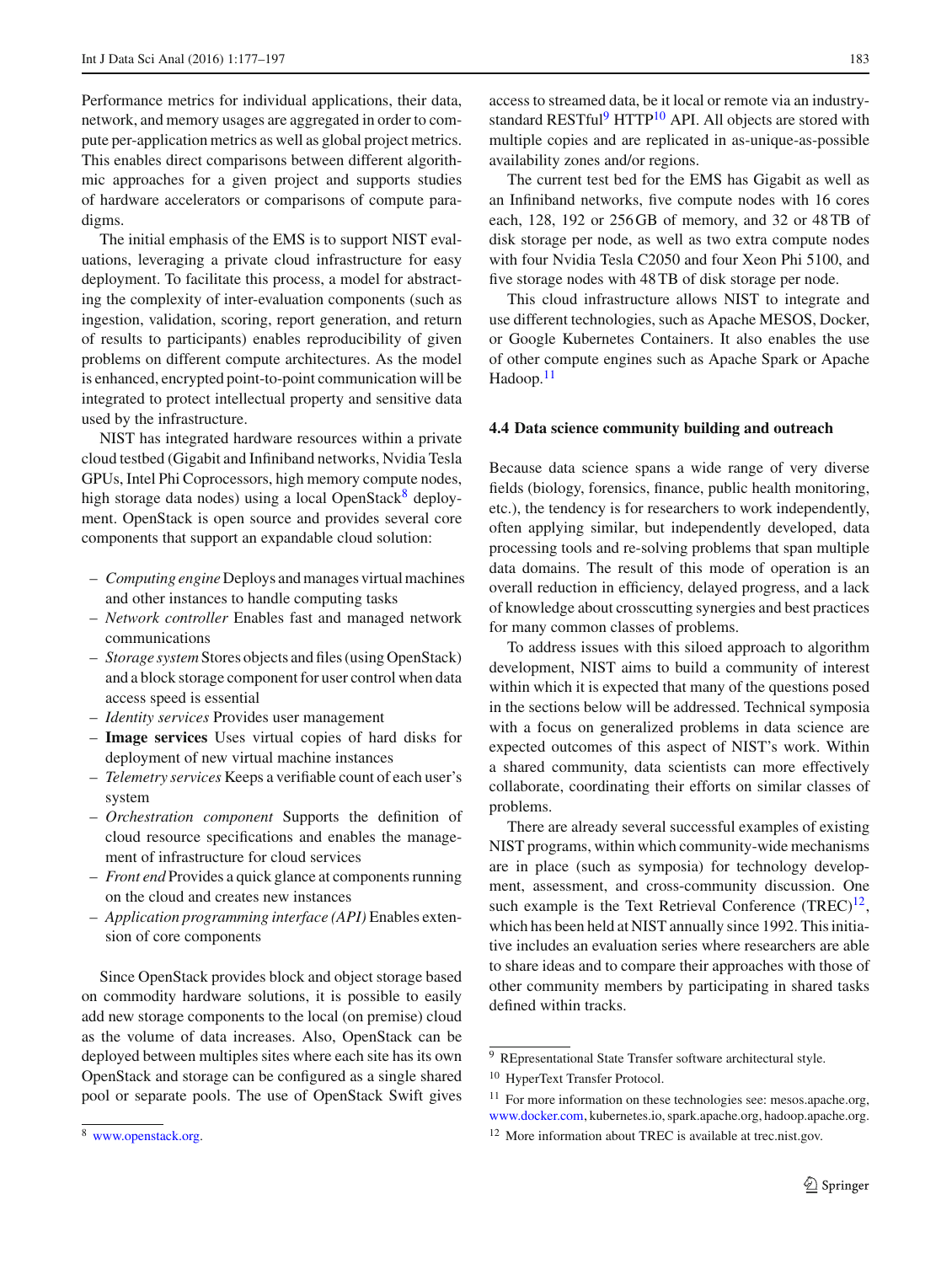As a starting point, in March of 2014, NIST held the first Data Science Symposium, $13$  at which data scientists had the opportunity to discuss data science benchmarking and performance measurement, datasets and use cases for data science research, and challenges and gaps in data science technologies. There were over 700 registrants from the data science community—spanning multiple fields—with several dozen paper and poster presentations and breakout groups on topics related to data science, e.g., human–computer interaction, manufacturing, and meta-data.

It was at this symposium that many of the challenges and expected breakthroughs presented below were brought to the fore, and researchers in a range of different fields began to discuss best practices for development and assessment of data science algorithms. The next symposium for the DSRP will be held at NIST in winter of 2016, where researchers participating in the traffic pre-pilot will have the opportunity to evaluate the effectiveness of their algorithms on traffic incident detection and traffic prediction tasks.

It is expected that the new DSRP will leverage lessons learned in the initial pre-pilot to move forward effectively on a range of issues that carry across different domains (e.g., biology vs. finance), across different modalities (e.g., video data vs. structured reports), and for commonly occurring data-related tasks (e.g., anomaly detection and data cleaning).

## <span id="page-7-0"></span>**5 Evaluation-driven research as it pertains to data science**

This section describes the concept of evaluation-driven research (EDR) as the motivation behind DSE series, followed by description of prior work with examples of evaluations from other domains.

## <span id="page-7-2"></span>**5.1 Evaluation-driven research**

It is often the case that researchers working on the same problem do so in relative isolation, each defining the problem in their own way, while using self-made datasets and disparate metrics for measuring their approach's success [\[39](#page-18-24),[40\]](#page-18-25). In such circumstances, research results are difficult to compare and the community is somewhat disjointed in its efforts; this impedes research progress. EDR is an approach to research that addresses these inefficiencies and helps accelerate progress. In order to do so, EDR provides a framework in which a neutral organizer brings researchers together by providing an evaluation, which consists of common and welldefined tasks, data, metrics, and measurement methods. This focuses effort and enables the research community to more easily compare and contrast approaches. Moreover, EDR also provides the requisite data and measurement infrastructure for conducting research, which reduces the amount of necessary overhead.

EDR has successfully spurred research progress in numerous technologies, as described in Sect. [5.2,](#page-8-0) and this paper offers two examples in detail. Reynolds [\[39](#page-18-24)] tells the story of how EDR benefited automatic speaker recognition research, the task of which is to determine whether two audio recordings were spoken by the same person. In the mid-1990s, there were numerous technical approaches to speaker recognition, but the presence of multiple task formulations, datasets, and metrics made it difficult to compare approaches and to measure the state of the art. In 1996, NIST hosted the first in a series of evaluations for automatic speaker recognition technology, which focused the community on a common task, dataset, and metric. As a result, the most promising approaches to speaker recognition were quickly identified and have been steadily improved upon over time [\[41\]](#page-18-26).

EDR has also benefited research in machine translation (MT), along with related technologies such as optical character recognition (OCR). Prior to the inception of NIST's annual MT evaluation series in 2001 (OpenMT [\[42](#page-18-27)[,43](#page-18-28)]), evaluation was not a very powerful tool for MT research [\[40](#page-18-25)], because it required human judgments, making it very expensive and time consuming. Shortly after the start of OpenMT, a major transformation was brought about by the method of bilingual evaluation understudy (BLEU) [\[44\]](#page-18-29) and other automatic evaluation paradigms, all of which relied on ngram co-occurrence statistics. Similar approaches became central to the assessment of OCR progress, and metrics such as word error rate (WER) were used in NIST's evaluations for OCR of handwriting starting in 2010 (OpenHART [\[45](#page-18-30)]). These transformations in evaluation paradigms have enabled rapid optimization for experimentation with a variety of algorithms and have paved the way for human-in-theloop measures, such as human-mediated translation edit rate (HTER) [\[46](#page-18-31)], that transcend purely automatic measures in evaluating effectiveness of machine translation and optical character recognition.

The process for EDR can be divided into four steps:

- 1. *Planning*, including defining the task and research objectives for the evaluation. It should be noted that only so many objectives can be pursued at once; it is therefore essential to choose objectives that will substantially improve the technology while being challenging yet obtainable in the near term. Receiving community input during this step is critical.
- 2. *Data and experiment design*, involving the development of datasets and associated tasks for experimentation. For example, in machine learning, data are typically partitioned into training, development, and evaluation

<span id="page-7-1"></span><sup>13</sup> [www.nist.gov/itl/iad/data-science-symposium-2014.cfm.](www.nist.gov/itl/iad/data-science-symposium-2014.cfm)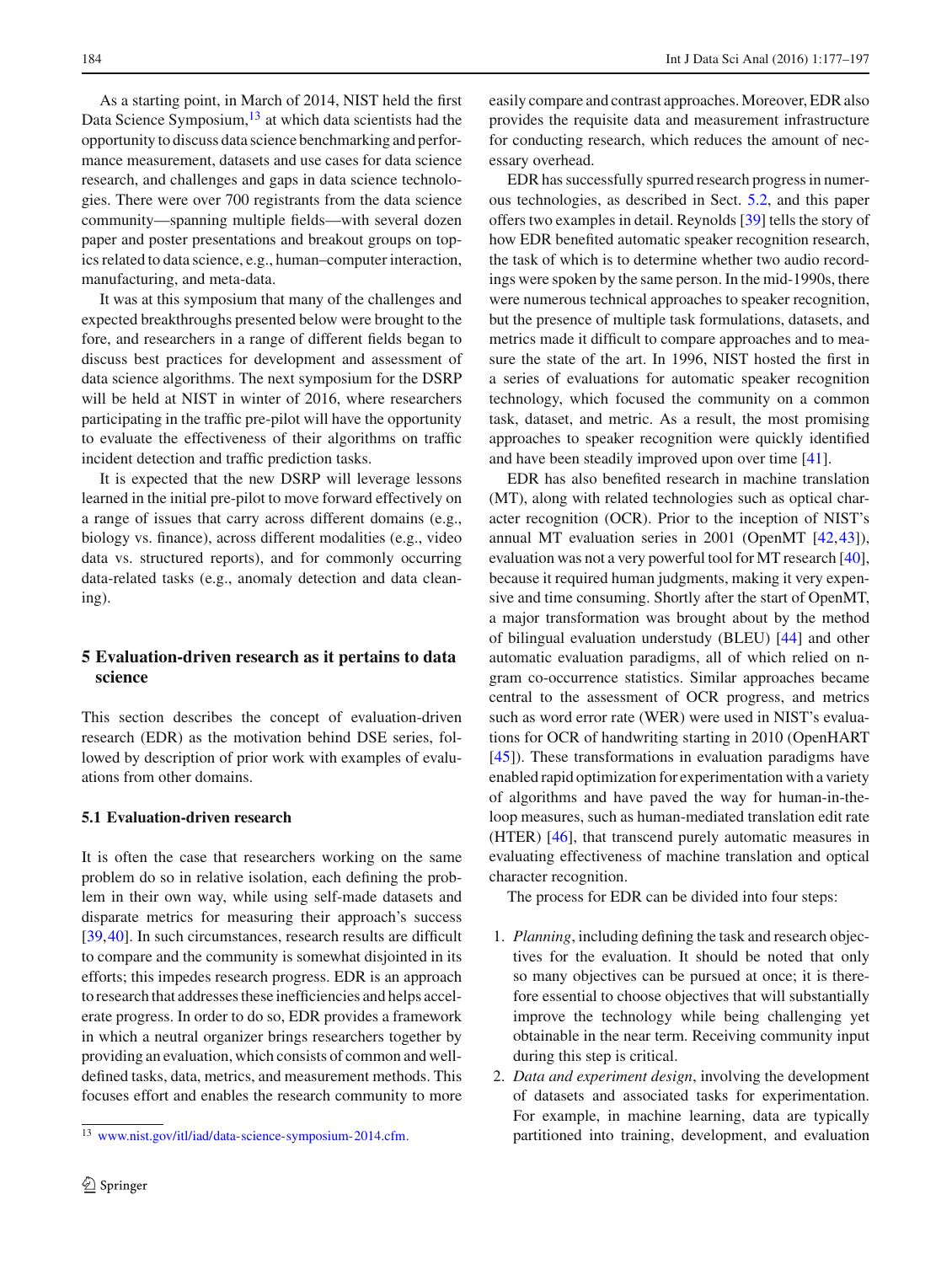

<span id="page-8-1"></span>**Fig. 2** The evaluation-driven research cycle

datasets, and an example of a possible experiment would be to contrast performance using different training datasets. Rigorously designing experiments and datasets is significantly easier when the data to be used were created for the evaluation (as opposed to being repurposed), though data collection design and implementation has its own challenges (for example, see [\[47](#page-18-32)]).

- 3. *Performance assessment*, during which systems are run on the data. In some evaluations, data are sent to researchers, who run their systems locally and then submit their system output. In other evaluations, the systems themselves are submitted and are run at NIST. The latter approach is more involved, requiring an agreed upon API and ability of every system to run on a prescribed computational infrastructure, though it is better suited for evaluations using very large or sensitive datasets. Once system output is generated, both NIST and the evaluation participants analyze the experimental results.
- 4. *Workshop*, where the research community gathers to openly discuss evaluation outcomes, including which approaches were attempted and the degree to which they were successful, as well as other lessons learned. A crucial portion of the workshop is a discussion of future challenges and objectives, which feeds into the planning of the next evaluation. Beyond the workshop, evaluation results are published more broadly.

These four steps naturally form a cycle; in particular, the planning for an evaluation takes place in part at the workshop of the previous evaluation. See Fig. [2](#page-8-1) for an illustration.

Progress is driven in EDR by repeating the evaluation cycle, and as technology improves, increasing the challenge of the research objectives, which are then addressed in subsequent evaluations (see Fig. [3\)](#page-9-0). After the technology reaches a point appropriate for a given application, engineering for speed and other considerations takes place and the technology is deployed for the application. The evaluation cycle continues, driving more technological progress to enable transfer to more demanding applications. It is worth noting that NIST's roles in data-centric technology transfer are typically focused on the relatively early and late stages of the process, i.e., core technology development and standards, respectively.

# <span id="page-8-0"></span>**5.2 Examples of work related to evaluation-driven research**

There are a number of current and prior evaluations that address some of the challenges present in the new DSE series. Representative examples of prior work that addresses individual challenges are summarized below, as well as in our previous work [\[1](#page-17-0)]. Dorr et al. [\[1\]](#page-17-0) discuss the DSRP, of which the DSE is a key component. A shorter preliminary discussion of the DSE that highlights the evaluation-driven research process is [\[2\]](#page-17-1).

*Evaluating Systems containing Visualizations* One important challenge in data science evaluation concerns information visualization for a variety of datasets. A number of different approaches have been developed, as discussed by Bederson and Shneiderman [\[25\]](#page-18-11), Korsar [\[48](#page-18-33)], Lam et al. [\[49](#page-18-34)], and Isenberg at al. [\[50](#page-18-35)]. Visualization paradigms are often assessed heuristically using best design practices as guidelines. For example, a visualization could be evaluated by the number of data points and the level of granularity represented [\[26](#page-18-12)] and by types of relationships that can be presented [\[27](#page-18-13)].

Empirical studies are also employed to measure visualization in terms of human performance. Many methods used to evaluate visualizations follow conventions set by the human– computer interaction field. The methods also depend on the goals of the evaluation, such as a focus on the visualization itself or a focus on the analytic process the visualization supports [\[49\]](#page-18-34).

Isenberg et al. [\[50\]](#page-18-35) assert that the visualization community borrows from two disciplines in evaluating visualizations: science evaluation and design evaluation. The scientific approach focuses on building a representational model of the problem space that is reproducible, whereas the design approach focuses on the goal of aiding the user through maximizing usability and functionality.

The visualization analytics science and technology (VAST) community has sought to develop a visualization assessment approach within the "VAST Challenge," which has run annually since 2012 [\[51](#page-18-36)[–53\]](#page-18-37). This includes assessment of visual analytics applications for both large-scale situation analysis and cyber security. Challenges addressed in VAST include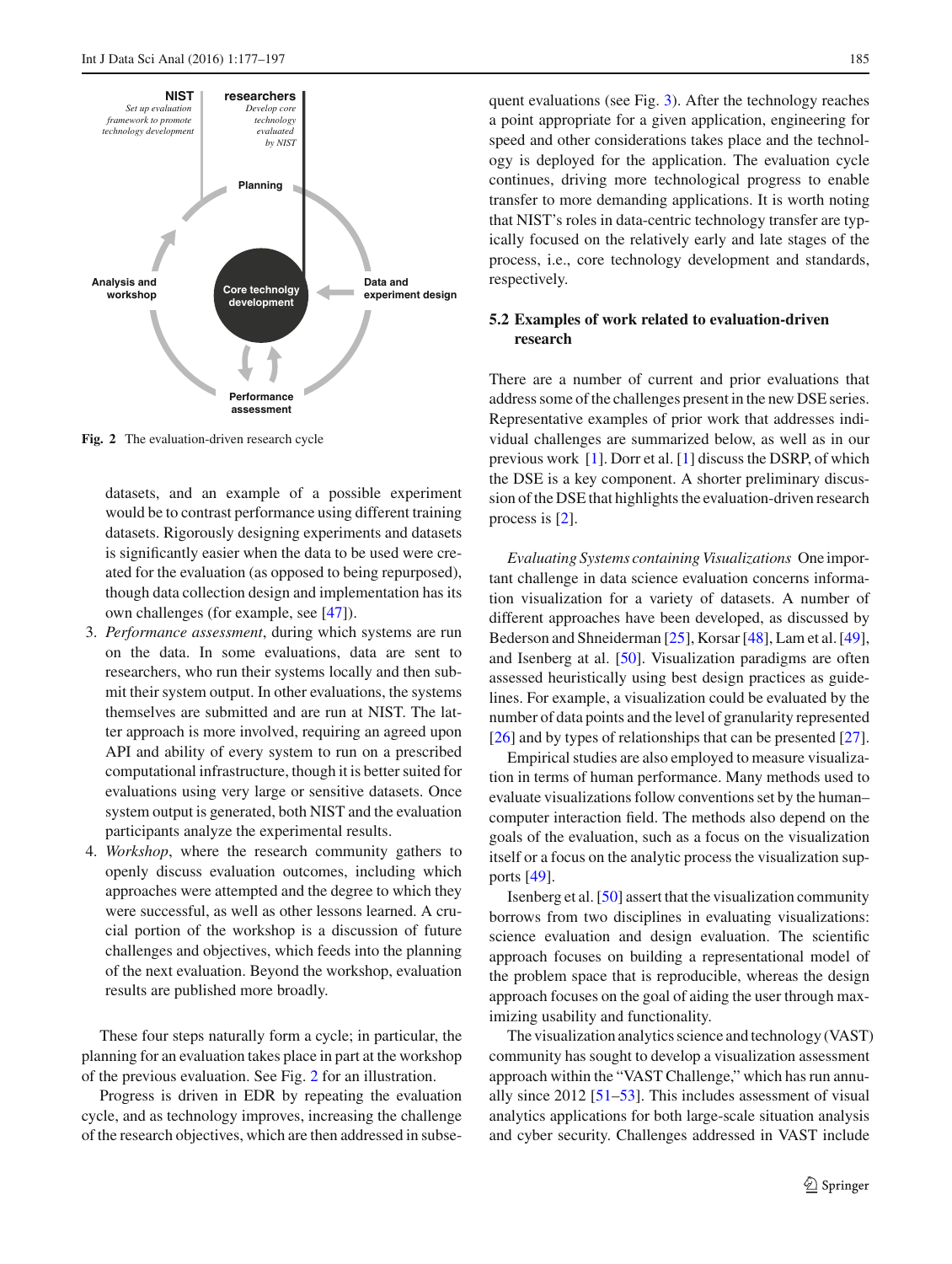<span id="page-9-0"></span>



automatic graph analysis and best practices for combined and multi-modal datasets.

*Evaluating Systems on Very Large DataSets* A central challenge of several ongoing NIST evaluations is being able to conduct evaluations that use very large datasets, such as Text REtrieval Conference [\[19](#page-18-5)]. The first TREC was developed in 1992 [\[54](#page-18-38)] with the goal of assessing information retrieval (IR) techniques on a realistically sized test collection in a forum where all researchers were subject to the same data conditions and evaluation techniques. Researchers from both academia and industry—in large part from within the Special Interest Group on Information Retrieval (SIGIR) community and the DARPA TIPSTER program [\[55\]](#page-18-39)—participated in the first TREC. In 2000, a special track was introduced that was devoted to video that followed this same model; this track evaluated automatic segmentation, indexing, and content-based retrieval of digital video and, within 2 years, developed into its own evaluation conference (TRECVid) [\[56](#page-18-40),[57\]](#page-18-41), which also accommodates the use of large datasets for evaluation.

*Evaluating Systems without Ground Truth* Evaluation without ground truth or lacking a single ground truth is an additional challenge for the assessment of data-intensive systems. Some NIST evaluations (TREC [\[19](#page-18-5)]) apply accuracy measures that accommodate a lack of full truth data, often employing mediated adjudication approaches (e.g., pooling relevance assessments of participants in the evaluation to approximate recall). Other NIST evaluations (MT [\[42\]](#page-18-27)) are faced with the lack of a single ground truth, generally applying metrics that accommodate more than one "human answer" for computing a score, e.g., BLEU [\[44\]](#page-18-29) and TER [\[58](#page-18-42)]. Multiple approaches to mitigating missing ground truth data have been attempted, for example, "active evaluation," i.e., obtaining a small number of ground truth labels that are most informative in estimating a system's performance (see [\[18](#page-18-4),[59\]](#page-18-43)), among others [\[60\]](#page-18-44).

*Evaluating Systems containing Multiple Components* Another challenge to be tackled within data science evaluation is that of multi-component assessment—including the impact of one technology on the performance of a downstream technology. As further explained in Sect. [5.1](#page-7-2) below, OpenHART applied evaluation metrics such as WER to assess the performance of handwriting OCR, but the impact of OCR's performance was also assessed within the MT application, using metrics such as BLEU and TER. In the most recent OpenHART evaluation [\[61\]](#page-19-0), evaluation metrics were applied at the image recognition level (given the image and its text line segmentation, recognize the foreign language text in the image), the image translation level (given the image and its text line segmentation, provide an accurate and fluent translation of the foreign language text in the image), and at the text translation level (given the ground truth foreign language text in the image, provide an accurate and fluent translation of the foreign language text in the image).

Some of the data science evaluation challenges presented above have been addressed to one degree or another in various evaluation forums. However, to the best of the authors' knowledge, none have attempted to address all of the data science challenges presented in this paper—or even a large number of those challenges. The DSE series requires careful consideration of all such challenges, coupled with a rigorous framework for assessment and comparison among different approaches.

*Prior Traffic Research* In addition to addressing general evaluation challenges related to data science, there have been many prior applications and research initiatives focused on specific problems in the traffic domain, e.g., systems to alert users to traffic issues. Traffic alert systems generally rely on either sensor and camera data (e.g., [\[62](#page-19-1)[,63](#page-19-2)]) or on crowdsourcing from vehicle operators (e.g., Waze [\[64](#page-19-3)]) and Illinois Traffic Alert System [\[65\]](#page-19-4). For example, Google Maps is purported to utilize cell phone sensors and historical data to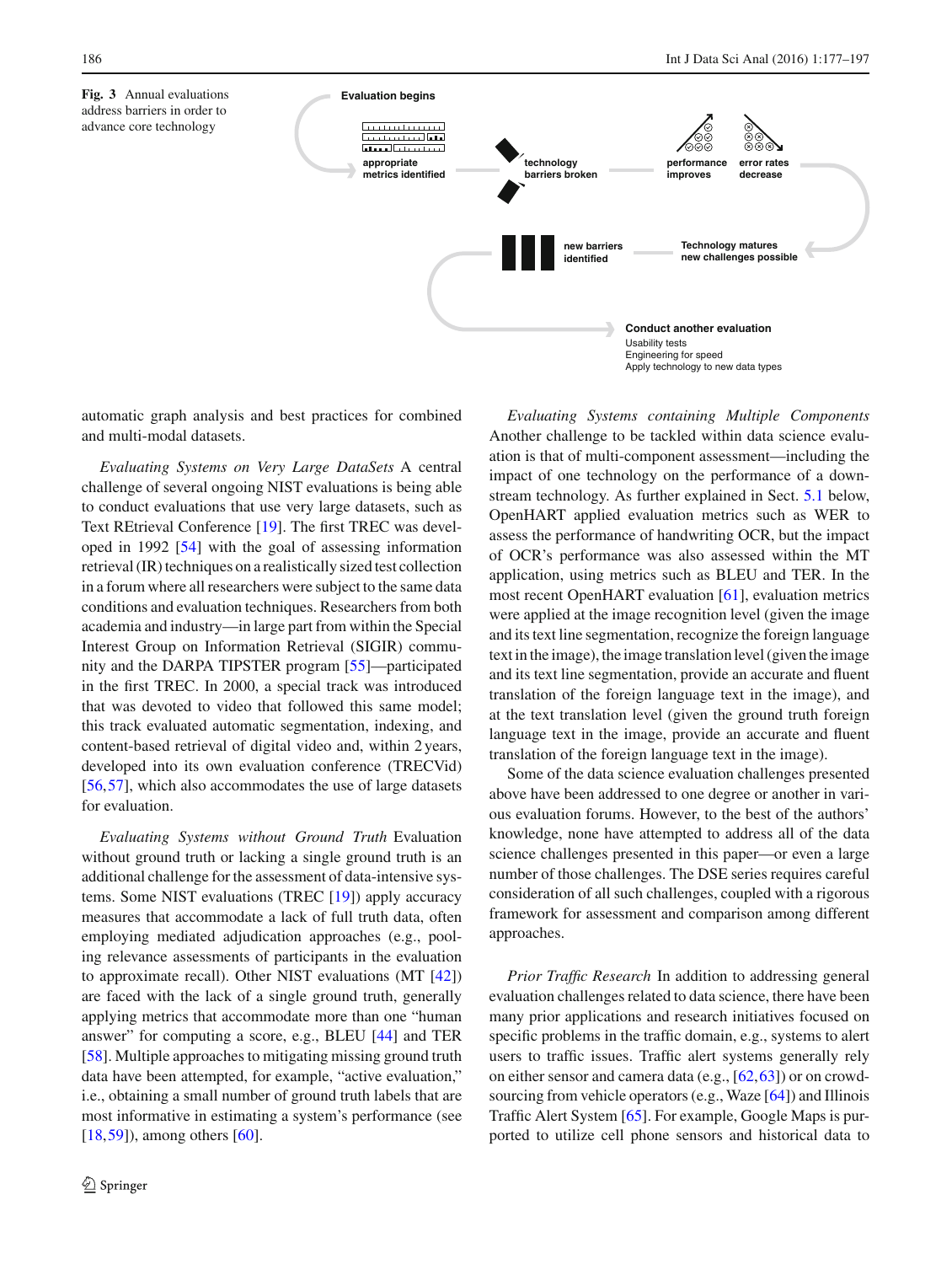generate its traffic predictions. More recently, systems for traffic alerts have been developed that use social media input, e.g., Twitraffic in the UK [\[66\]](#page-19-5) and research systems developed at University of Maryland, Baltimore County [\[67,](#page-19-6)[68\]](#page-19-7) and at Khalifa University [\[69](#page-19-8)].

These earlier efforts generally focus on one type of input, e.g., social media but not sensors, or sensors but not imagery— rather than on the combination of data from multiple sources (imagery, traffic reports, and weather data). Moreover, prior research in the traffic domain focuses on incident detection, i.e., identifying content of traffic-related tweets, not on prediction of upcoming traffic incidents and slowdowns based on historic data on local traffic and weather.

The traffic use case described in this paper brings together data diversity and data volume, while also enabling the development and assessment of technologies for *both* detection and prediction.

## <span id="page-10-0"></span>**6 Data science evaluation series**

The NIST data science evaluation (DSE) series will host annual evaluations for data analytic technologies applied to various domains and arranged into workflows that may include human-in-the-loop and visualization components. These technologies operate on some combination of large and small, structured and unstructured, and complete and incomplete data, coming from multiple sources and in various data modalities. In the context of the DSE series and in this paper, data analytic technologies refer to technologies that transform data into information. Some examples include automatic speech recognition, image classification, and video event detection technologies. A data analytic workflow consists of a combination of these technologies. These combinations could be applied in sequence, jointly or in parallel, and possibly include human-in-the-loop and visualization components. The workflow that includes a human-in-the-loop component is one where a human receives output from a system and transforms it and that transformed output becomes input to a subsequent system component [\[70\]](#page-19-9) (it is worth noting that adding interactive visualization components to the data workflow may increase the performance of data analytic tasks [\[71](#page-19-10)]). Data analytic workflows have found use in network administration [\[72](#page-19-11)], auditing medical claims [\[73\]](#page-19-12), stock market analysis [\[74\]](#page-19-13), and biomedical information analysis [\[75\]](#page-19-14), to name only a few applications and domains. The long-term goals of the DSE series are to drive data analytic technology forward, to measure the state of the art, to develop effective measurement techniques, and to encourage promising algorithmic approaches. The authors adopt the view that an evaluation capable of achieving these goals would necessarily involve the following actions:

- 1. Address key data analytic technology challenges. Several challenges for data analytic technologies, each with a representative set of examples, are presented in Table [3.](#page-14-0)
- 2. Provide a general framework that can be applied irrespective of data types or domains.
- 3. Apply the above framework to various domains and use cases.
- 4. Build interdisciplinary collaboration that enables a crosspollination of ideas and methods, encouraging technology developers to understand the unique challenges of each domain, and exposing domain experts to a wide array of state-of-the-art approaches.

In order to create an evaluation with the above properties, several challenges need to be addressed. These challenges fall broadly into four categories:

- 1. *Logistical challenges* Conducting very large-scale evaluations poses several problems, including the creation and distribution of appropriate datasets, as well as the computational resources needed for systems to process the data and for the results to be analyzed. In addition, evaluation of multi-component workflows requires the coordination and timing of individual component evaluations.
- 2. *Evaluation design challenges* The DSE will often make use of "found" data rather than data collected in a controlled manner for the purpose of evaluation. This increases the difficulty of conducting rigorous experiments. The desire to include several domains in the evaluation gives rise to the need to design evaluations in domains without necessarily having access to expertlevel domain knowledge.
- 3. *Measurement challenges* It will be necessary to be able to effectively measure performance in cases where handannotated data are difficult to obtain or no single ground truth exists. In order to measure performance of workflows and the impact of various data sources, it will be necessary to be able to measure and calibrate the propagation of error and uncertainty throughout the workflow. Measuring the effectiveness of visualization also poses unique and difficult challenges; see, for example [\[48](#page-18-33)– [50](#page-18-35)[,76](#page-19-15),[77\]](#page-19-16).
- 4. *Organizational challenges* Many existing research communities are formed around individual tasks, domains, or modalities—thus a multi-modal, multi-task evaluation will require the integration of multiple disparate communities.

### **6.1 Evaluation structure**

The DSE series will consist of regularly scheduled evaluations, expected to recur annually. Each evaluation in the series will consist of several tracks, where a track is made up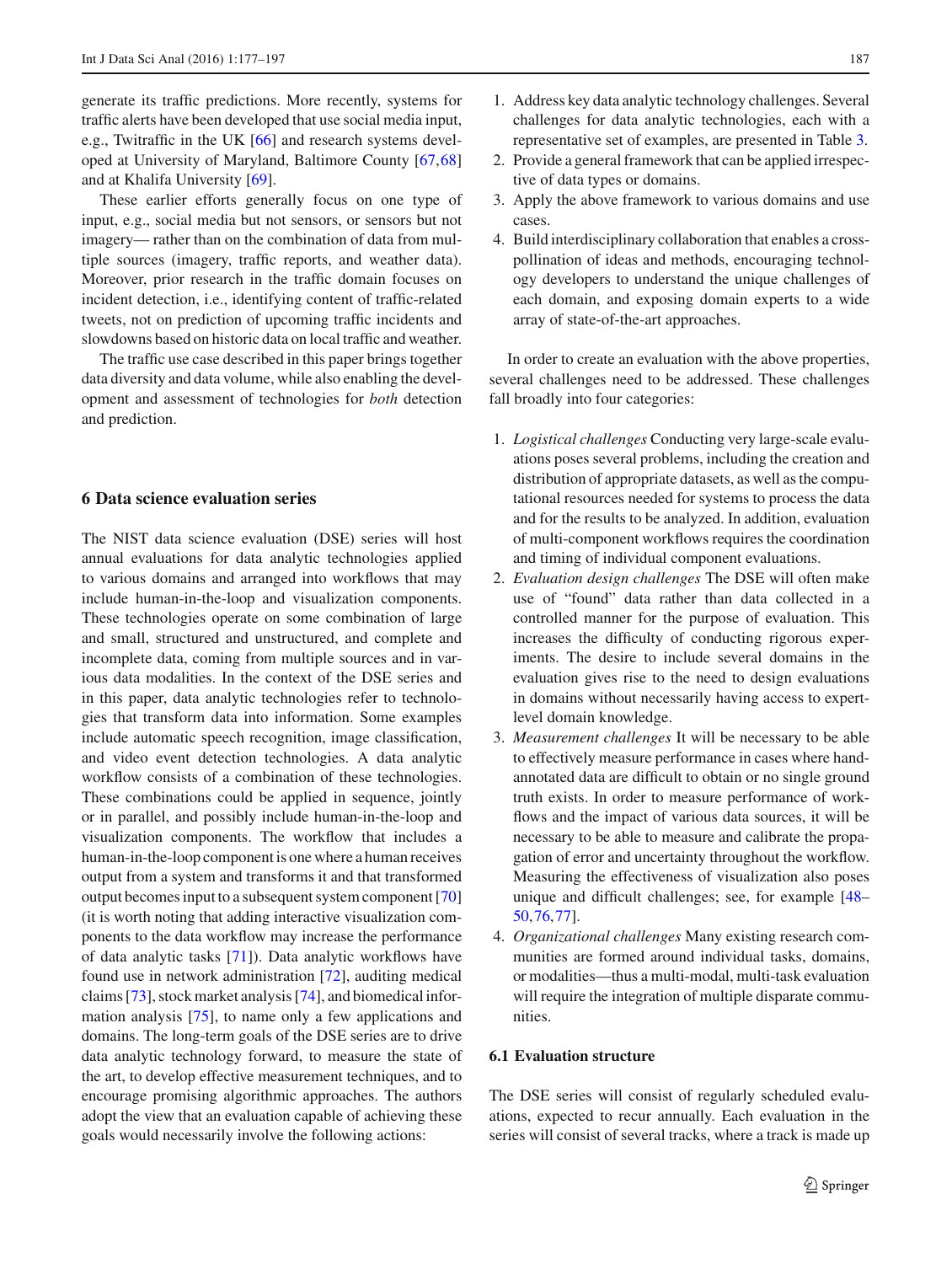<span id="page-11-1"></span>

of challenge problems set in a given domain. In addition to NIST-hosted tracks, the DSE series will include communitychampioned tracks. NIST will solicit the community for track proposals, and those tracks included in the evaluation will be planned, organized, and implemented by a "track champion" from within the community.

The primary motivations for hosting a multi-track evaluation series are to encourage the development of technologies that are effective across different domains, to increase the breadth of domains and technologies that can be evaluated in a timely manner, and to facilitate the cross-pollination of ideas by hosting diverse communities under a single effort.

Figure [4](#page-11-1) illustrates an evaluation structured with tracks in different domains, where each track shares some technology elements with other domains. Researchers will be encouraged to work on any or all parts of a track (i.e., multiple tasks in a single domain) as well as across tracks (i.e., a single set of tasks in multiple domains).

Including tracks championed by members of the community rather than limiting the DSE series to NIST-championed tracks offers several advantages. For example, each track can be led by experts in the track's domain and/or data modalities, more tracks can be included in a single evaluation than could possibly be run by NIST alone, and other organizations with existing or future data science challenges will be able to bring their research problems directly to the community, while benefiting from the infrastructure already put in place for the evaluation series.

It is worth noting that this approach (a multi-track evaluation with community track coordinators) has been successfully utilized in other NIST-hosted evaluation series, e.g., TREC [\[78](#page-19-17)], often to great effect [\[79](#page-19-18)].

#### **6.2 Evaluation series development**

The DSE series will be developed in three stages, as illustrated in Fig. [4.](#page-11-1) In 2015, IAD ran a pre-pilot evaluation that consisted of a single track with a traffic prediction use case (described in further detail in Sect. [7](#page-11-0) below). IAD will undertake a pilot evaluation that will extend the pre-pilot evaluation track and be open to all who wish to participate, and an inaugural evaluation, consisting of multiple community-led evaluation tracks in different domains and use cases. This sequence will enable NIST to immediately begin providing infrastructure for addressing data science research challenges and to rapidly evolve the evaluation to be more effective when generalized to multiple domains and tracks.

Each stage in the DSE series has a different set of objectives: The pre-pilot exercised the evaluation metrics and measurement methods as well as surface unexpected evaluation challenges. The pilot will improve upon the pre-pilot and serve as an exemplar for future DSE tracks. The inaugural evaluation will introduce multiple diverse domains and use cases. This diversity will enable NIST to begin generalizing the measurement methods and metrics in the DSE series and help ensure that the technology developed is applicable across domains and types of data. The pilot, pre-pilot, and inaugural evaluation will each conclude with a workshop, focused on examining the evaluation results and sharing approaches and lessons learned. The evaluation pre-pilot took place in the fall of 2015. In 2016, NIST will host the evaluation pilot and will begin accepting track proposals for a 2017 full-scale data science evaluation.

## <span id="page-11-0"></span>**7 Data science evaluation pre-pilot**

The data science evaluation pre-pilot is the first stage in the development of the DSE series; its primary goal is to develop and exercise the evaluation process in the context of data science. The pre-pilot consisted of data and tasks set in the traffic domain—a domain chosen due to its relevance to everyday life of the general public and its accessibility and availability of large amounts of public data. It is important to note that the pre-pilot is not meant to solve any particular problem in the traffic domain. The objective is for the developed measurement methods and techniques to apply to additional use cases, regardless of the domain and data characteristics.

The tasks included in the evaluation pre-pilot consist of data cleaning, data alignment, and predictive analytics. These tasks were chosen to highlight a variety of data science challenges. Table [1](#page-12-0) lists some of the key data science challenges from Table [3](#page-14-0) and describes how these may appear in the traffic prediction context.

For logistical reasons, only a subset of these challenges was addressed in the pre-pilot, namely data heterogeneity,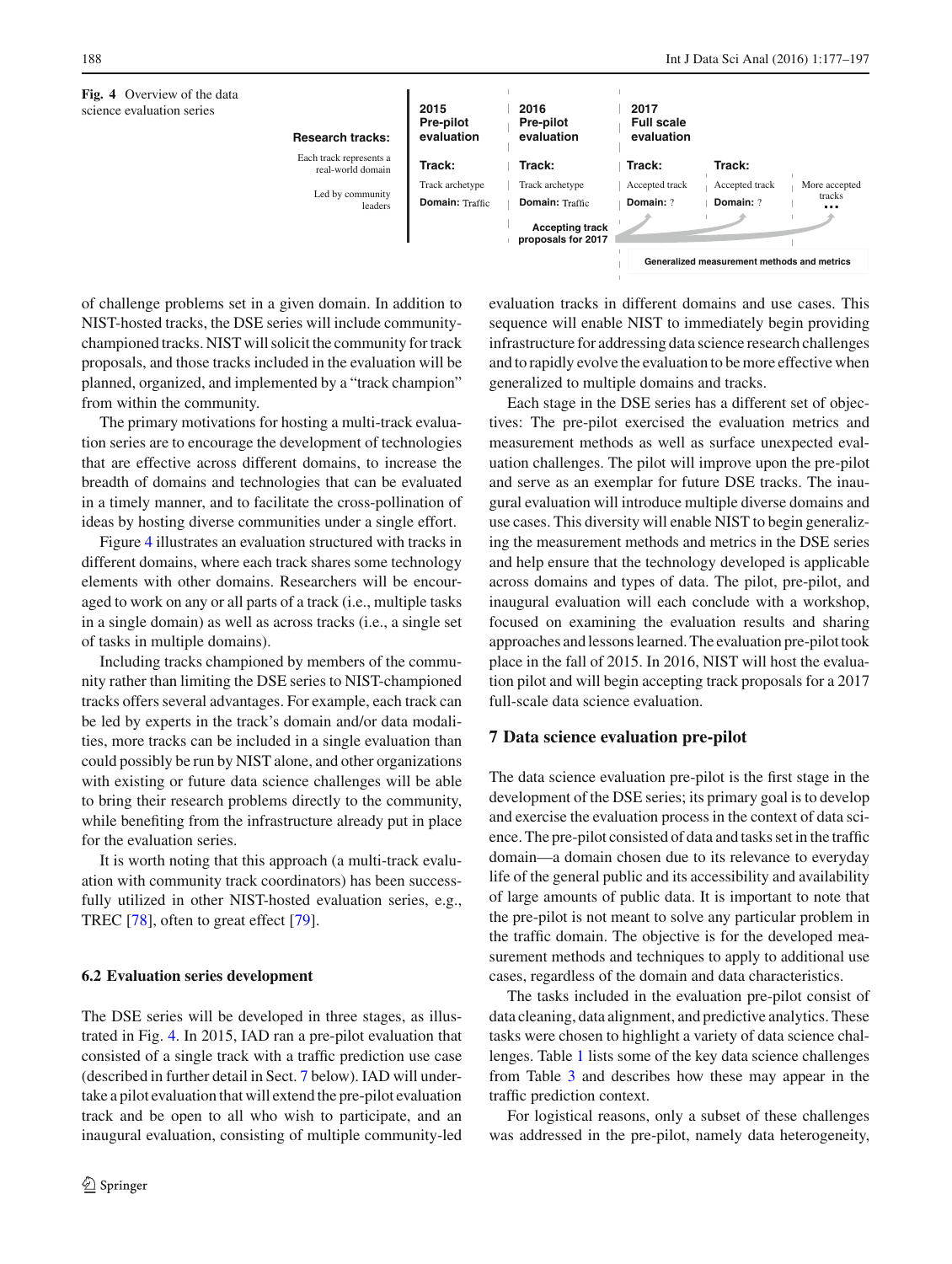<span id="page-12-0"></span>

| <b>Table 1</b> Data science evaluation |
|----------------------------------------|
| challenges for traffic use case        |

| <b>rabic 1</b> Data science evaluation<br>challenges for traffic use case | <b>Challenge</b>                | Traffic use case                                                                                                                                                                          |
|---------------------------------------------------------------------------|---------------------------------|-------------------------------------------------------------------------------------------------------------------------------------------------------------------------------------------|
|                                                                           | Provenance                      | The time of a traffic accident may be determined from traffic incident<br>reports and provenance records associated with video data that has<br>been cleaned and aligned with the reports |
|                                                                           | Data heterogeneity              | A vehicle may be represented visually in video data and descriptively<br>in an incident report                                                                                            |
|                                                                           | Predictive analytics            | Future traffic patterns may be guessed from weather, imagery, and<br>historical traffic data                                                                                              |
|                                                                           | Knowledge assimilation          | A traffic accident may be detected from the position of two cars in a<br>video clip                                                                                                       |
|                                                                           | Big data replicability          | Using historical data from weather reports, traffic incident data, and<br>traffic video data to detect an incident may yield different results                                            |
|                                                                           | Visualization of<br>information | Visualization may be used to communicate traffic flow and accidents                                                                                                                       |
|                                                                           | Data uncertainty                | Uncertainty may arise from the lack of data available from points that<br>occur between traffic detectors                                                                                 |
|                                                                           | Mitigating error<br>propagation | Errors associated with cleaning of traffic incident reports may<br>propagate to incident detection and traffic prediction tasks                                                           |
|                                                                           |                                 |                                                                                                                                                                                           |

predictive analytics, and data uncertainty.<sup>14</sup> The handling of large datasets, cross-track interaction, and the visualization of information will be introduced during the pilot or inaugural evaluation.

## **7.1 Data**

Several datasets were made available as part of the pre-pilot. These datasets come from multiple sources, many of which are public, and consist of different data modalities, including numeric data, numeric data with short textual fields, and video data. See Table [2](#page-13-0) for more details.

Although the tasks focus on traffic prediction, the available data are not restricted solely to traffic information; weather, US Census data, and video data are also included. This gives participants the ability to integrate rich and diverse data in order to address the evaluation tasks.

The original source data are used as ground truth for the evaluation pre-pilot. In order to support the data cleaning task, errors were introduced to these data. Test data typically consist of a subset of the data, either hiding key records or key fields of specific records.

## <span id="page-12-2"></span>**7.2 Tasks**

There are four tasks in the pre-pilot evaluation set in the traffic use case. Each task is listed below with the full task name followed by a one-word abbreviation.

- 1. *Cleaning* finding and eliminating errors in dirty traffic detector data.
- 2. *Alignment* relating different representations of the same traffic event in video and numeric data to find events of interest.
- 3. *Prediction* estimating the likelihood of various traffic related events.
- 4. *Forecasting* estimating future values in a time series of traffic flows.

In order to create a data analytic workflow, the tasks are ordered such that the cleaning task could be completed first; the output of the cleaning task would then be used as input to the other tasks. This order, if followed, allows NIST to measure the influence of the cleanliness of the traffic flow data on prediction accuracy.

When describing this workflow, the term "dirty data" is used to refer to the traffic detector data participants are being asked to clean; "cleaned data" to refer to the output traffic flow data from the cleaning task; and "truth data" to refer to the ground truth data, which is the correct answer to the cleaning task. This workflow is shown in the "Flow" section of Fig. [5](#page-14-1) and is broken into two phases:

- *Phase 1* Participants were given the dirty data. They were asked to submit system outputs from the four tasks using the dirty data as input. Additionally, participants were asked to submit the results of the alignment, incident, and flow tasks using the cleaned traffic detector data.
- *Phase 2* Participants following the previously described pipelining were given the cleaning task truth data and were asked to run the same systems for the alignment, incident, and flow tasks, using the dirty data input with the truth data.

<span id="page-12-1"></span><sup>&</sup>lt;sup>14</sup> The "Managing Privacy and Security" challenge from Table [3](#page-14-0) is omitted from Table [1.](#page-12-0) Due to the minimally restricted (or unrestricted) nature of traffic and weather data, this is not a focus of the trafficrelated pre-pilot but is expected to be addressed for domains involving personally identifiable information (e.g., health IT).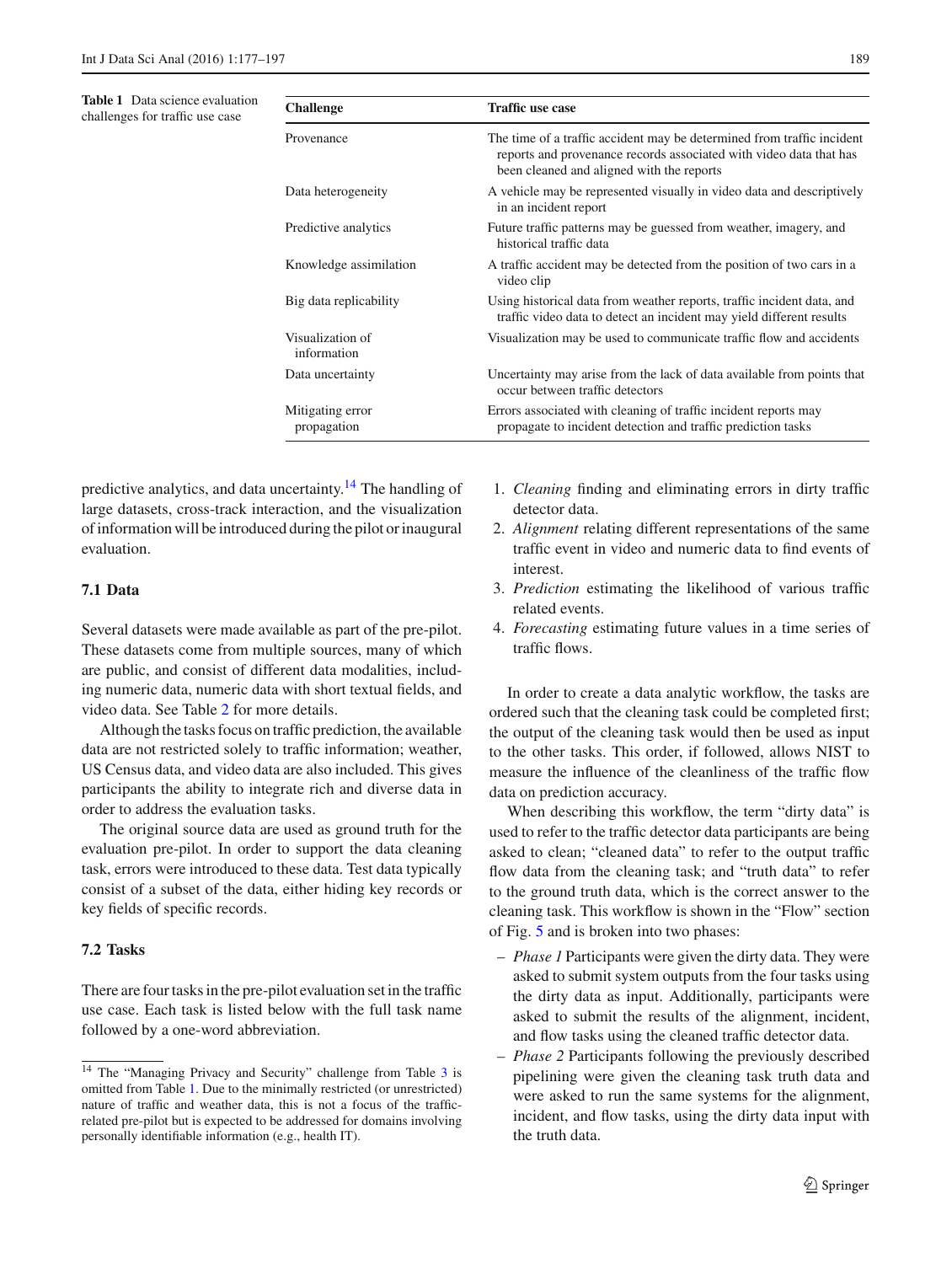**Table 2** Summary of available datasets

<span id="page-13-0"></span>

| Data type            | Data subset                             | <b>Description</b>                                                                                                                                                                                                                                                                                                                                                                                                                                                                                                                                                                                                                                                  |
|----------------------|-----------------------------------------|---------------------------------------------------------------------------------------------------------------------------------------------------------------------------------------------------------------------------------------------------------------------------------------------------------------------------------------------------------------------------------------------------------------------------------------------------------------------------------------------------------------------------------------------------------------------------------------------------------------------------------------------------------------------|
| Lane detector        | Lane detector inventory                 | List of all traffic lane detectors as a comma-separated values (CSV) file. Each detector is<br>uniquely identified by its lane_id value, and each detector inventory gives the<br>location of the detector (in decimal latitude and longitude coordinates), the source<br>organization for the measurements of those detectors, and other relevant information                                                                                                                                                                                                                                                                                                      |
|                      | Lane detector<br>measurements           | Measurements from traffic sensors in locations in the DC Metro area and the Baltimore<br>area. Traffic sensors are placed on both directions of the highways, in each lane. Lane<br>and zone (multiple lanes of the same road going in the same direction) data are<br>provided. The measurements are the following: (1) <i>Volume</i> the number of cars to have<br>passed through the lane detector since the last measurement; (2) Speed the average<br>vehicle speed since the last measurement; (3) Occupancy the average percent of time a<br>vehicle was in front of the detector since the last measurement; and (4) <i>Quality</i> a data<br>quality field |
| Traffic events       | Traffic event instances                 | A traffic event is defined as a situation that involves traffic which includes accidents,<br>construction, lane closures, hazardous weather, and special events. Each traffic event<br>listing contains the following fields (among others): (1) Description; (2) Location,<br>both in formatted text (the intersection) and in decimal latitude and longitude; (3)<br>Times the event was created, confirmed and closed; and (4) The type and subtype of<br>the traffic event, labeled with the fields event_type and event_subtype                                                                                                                                |
| Traffic camera video | Camera inventory                        | A list of all traffic cameras with their locations, described both in text (the intersection)<br>and in decimal latitude and longitude                                                                                                                                                                                                                                                                                                                                                                                                                                                                                                                              |
|                      | Camera video feeds                      | Consecutive 15-min video segments from traffic cameras in Maryland with start times.<br>The traffic cameras may be remotely operated by humans, who can rotate the camera<br>and zoom, which happens when the human operator chooses to look at a traffic<br>situation. Some cameras may have watermarks indicating the direction the camera is<br>facing (E for east, SW for southwest, etc.), or the current time                                                                                                                                                                                                                                                 |
| U.S. Census          | 2010 US Census                          | Publicly available information including population counts; age, income, and<br>occupation demographics; and household demographics in summary files and public<br>use microdata sample (PUMS)                                                                                                                                                                                                                                                                                                                                                                                                                                                                      |
|                      | American community<br>survey (ACS)      | A more frequent survey providing statistics on transportation and commutes, such as the<br>average commute length, the percentage of people who carpool, and the percentage of<br>people who use public transportation. There are 1-, 3-, and 5-year surveys as summary<br>Files and PUMS, like the US Census Data                                                                                                                                                                                                                                                                                                                                                  |
| OpenStreetMap        | [No subset]                             | Map data from from OpenStreetMap, describing the road network in the DC-MD-VA<br>area as well as locations including airports, public transportation stations, and<br>buildings that host large events. These maps also support lookup by latitude and<br>longitude coordinates                                                                                                                                                                                                                                                                                                                                                                                     |
| Weather              | Integrated surface (ISD)                | A dataset of measurements from weather stations in the DC-MD-VA area with a variable<br>number of measurements. Measurements include station information, temperature, air<br>pressure, weather condition, precipitation, and other elements. The ISD set is quality<br>controlled. The quality control does not state that it is free of errors or missing data,<br>only that others have looked at it to try to improve the quality of the data. Lott [80]<br>discusses the quality control process that is used in the ISD to check for formatting<br>errors and outliers                                                                                        |
|                      | Severe weather data<br>inventory (SWDI) | A compilation of many types of severe weather, including storms, hail, tornados, and<br>lighting strikes                                                                                                                                                                                                                                                                                                                                                                                                                                                                                                                                                            |

Participants were encouraged to submit system output for multiple tasks, but the pipelining of data from one task into another was not required. It was also anticipated that many participants would perform additional data cleaning beyond that required for the cleaning tasks; such additional data processing was welcome and would be described when submitting a system.

## **7.3 Metrics**

Each task was scored with specified metrics, as appropriate for each task. For each task, participants were provided with scores that measured the discrepancy between the system outputs and the ground truth data. Additionally, when appropriate, Detection Error Tradeoff (DET) curves were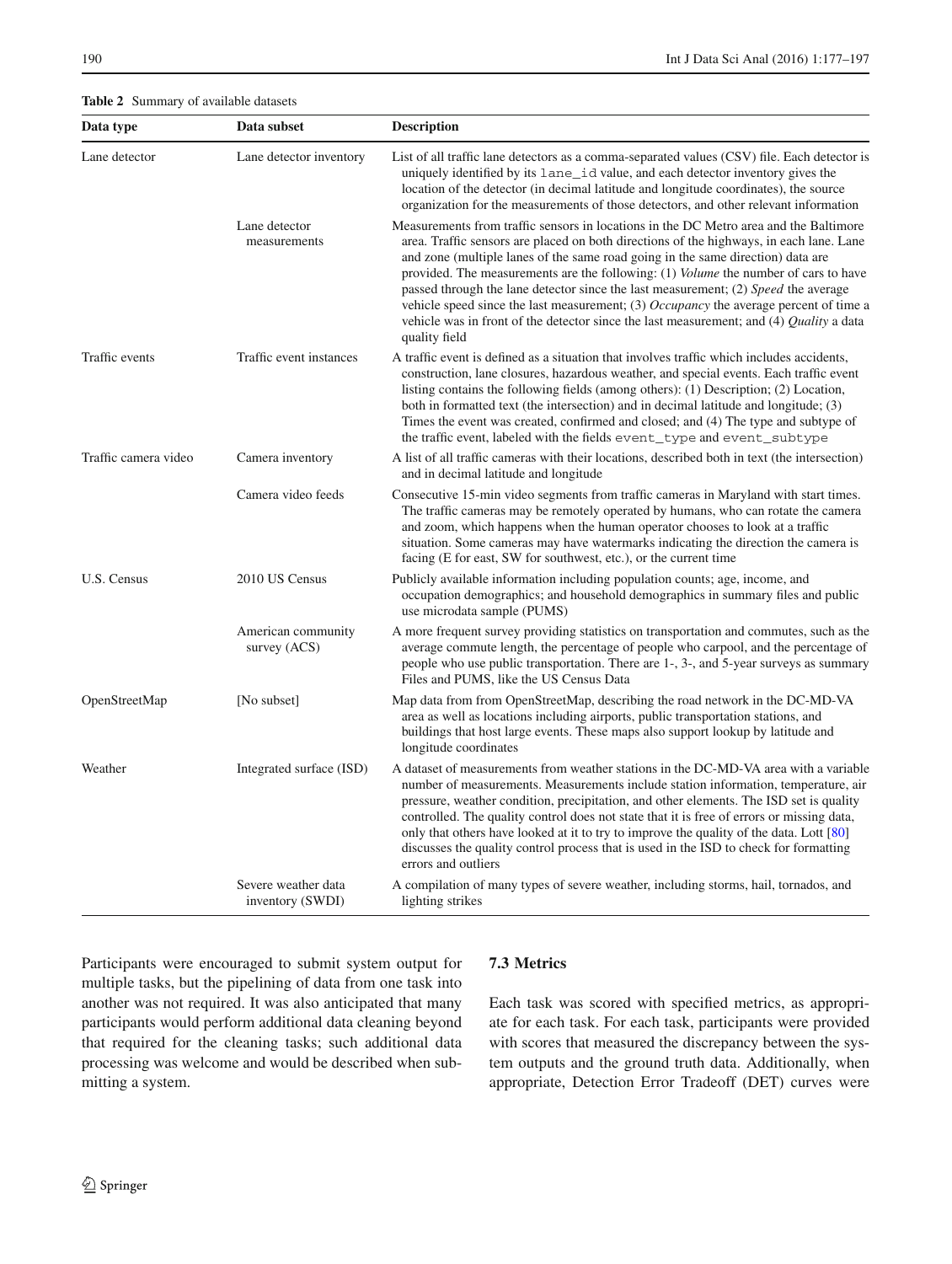#### **Table 3** Next-generation challenges in the field of data science

<span id="page-14-0"></span>

| <b>Challenge</b>                 | <b>Relevant questions</b>                                                                                                                                                                    | <b>Examples</b>                                                                                                                                                                      |
|----------------------------------|----------------------------------------------------------------------------------------------------------------------------------------------------------------------------------------------|--------------------------------------------------------------------------------------------------------------------------------------------------------------------------------------|
| Provenance                       | Where did the raw data originate? Is it current? What<br>processes were applied through which the data<br>were derived from its original sources?                                            | A genome sequence dataset may be recreated from<br>raw data and the provenance records associated<br>with genomic annotations [89]                                                   |
| Data heterogeneity               | How does one integrate data from multiple large<br>heterogeneous datasets with varying degrees of<br>noise? What is the relative value of a given dataset<br>for a particular analytic task? | A publisher may be represented either as a<br>publication-producing entity or as an attribute of a<br>publication [90], and these representations<br>originate from multiple sources |
| Predictive analytics             | How can trends be identified and distinguished from<br>random fluctuation in order to provide a calibrated<br>forecast of future values?                                                     | Stock market events may be forecasted from<br>sentiments expressed in social media [91]                                                                                              |
| Knowledge assimilation           | How might algorithms understand new data, e.g.,<br>inferring causality from the data?                                                                                                        | Fraudulent activity may be inferred from (potentially<br>altered) digital and physical data representations of<br>known entities and events [92]                                     |
| Big data replicability           | How does one consistently reproduce experimental<br>findings given that truth may be hard to find?                                                                                           | Using the same (usually massive) genomic dataset in<br>two different studies to find genetic contributions to<br>a particular disease may yield different results [93]               |
| Visualization of<br>information  | What is the most effective way to visualize<br>information for decision making by a potentially<br>diverse set of people?                                                                    | Cybersecurity systems can utilize dashboards to<br>reflect network status and to alert security<br>administrators of suspicious activity $[26]$                                      |
| Data uncertainty                 | How does one handle gaps in knowledge due to the<br>potential for untrustworthy or inaccurate data?                                                                                          | In radio frequency identification (RFID) data<br>management, raw antenna readings are frequently<br>missed or tags are read by two adjacent antennas<br>[94]                         |
| Mitigating error<br>propagation  | How can algorithms mitigate cascading of error<br>through data processing steps?                                                                                                             | In geographic information systems (GISs),<br>inaccuracies may propagate and cascade from one<br>layer to another, resulting in an erroneous solution<br>to the GIS problem [95]      |
| Managing privacy and<br>security | How does one manage data and develop algorithms<br>in the face of privacy and concerns/policies?                                                                                             | Model checking to verify that HIPAA (the federal<br>Health Insurance Portability and Accountability<br>Act) is being followed [96]                                                   |

<span id="page-14-1"></span>

used to illustrate the tradeoff between misses and false alarms. See Martin et al. [\[81\]](#page-19-28) for more information on DET curves.

In addition, by comparing the results of systems based on whether the dirty data, cleaned data, or truth data (as discussed in Sect. [7.2\)](#page-12-2) was used as input, the differences in the metric values for the same systems on the same tasks give a way of measuring error propagation from the cleaning task to the other tasks. NIST plans to expand this initial measuring of error propagation in the pilot and the inaugural evaluation.

# **7.4 Lessons learned from the data science evaluation series pre-pilot**

In fall 2015, NIST hosted a small-scale pre-pilot evaluation in the highway traffic domain. The motivation for having a small-scale pre-pilot was multi-fold: to establish the evaluation series with a methodology and metrics to form and test tasks, to receive feedback from participants before the launch of the larger-scale pilot, as well as to promote participation in the pilot. One of the main goals was to exercise the mechanics of the evaluation, later to be the possible foun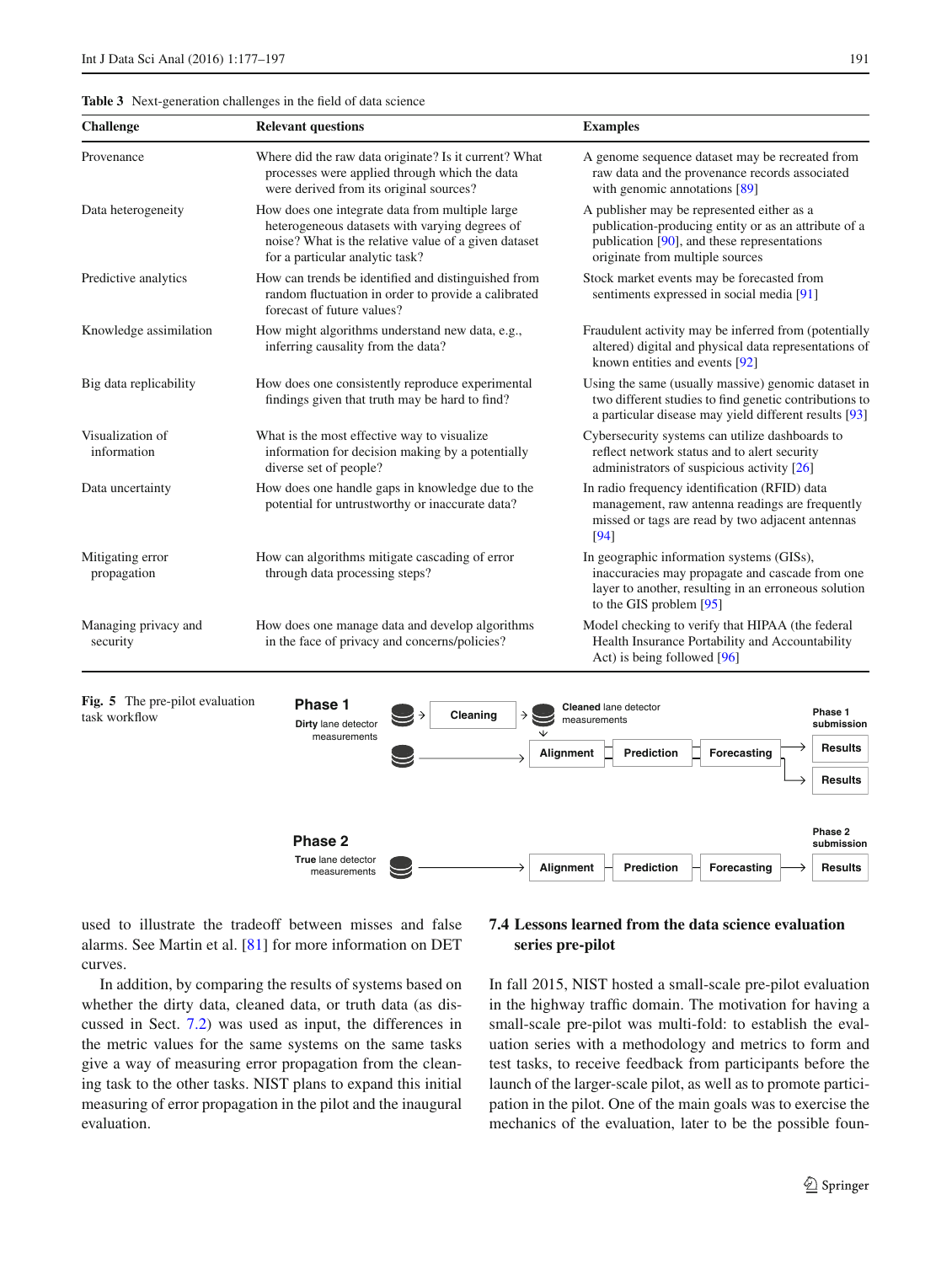dation of a traffic track. While obtaining results was not the focus of the pre-pilot, achieving them serves to demonstrate that the evaluation tasks that were created with the methodology described in this paper are now tried and tested and can be successful in applying evaluation-driven research to the field of data science. A number of lessons were learned that will enable springboarding to the next level with the pilot evaluation and full evaluation. A small number of participants were invited, and the end result was a total of 10 submissions across all tasks.

In the area of outreach, even with very targeted solicitations, the pre-pilot participants were brought in by invitation only, to overcome the start-up challenges of recruiting participants into a newly inaugurated series. Many potential participants showed interest early on, but many of these were focused on the traffic prediction track rather than on the topic of data science in general. It has become increasingly clear through this experience that having multiple challenge problems in multiple domains will provide more opportunities to attract participants.

Regarding algorithmic and metrology lessons learned, the evaluation resulted in several participants focusing on the specific domain of *traffic* rather than on the development of algorithms that are more generalized. The focused interest in traffic prediction yields two important insights. First, in order to encourage people to participate, it is necessary to have challenge problems and data sets of interest to the community. Second, in order to evaluate data science more broadly, tracks in multiple domains must be developed and evaluated. Doing so provides the basis for evaluation approaches that are likely to be generalized to new domains, as opposed to those that are focused on a particular challenge area or that involve only a subset of the data science community at large.

Finally, it was very clear from this initial pre-pilot that infrastructure will be a key component of both the upcoming pilot and later full-scale evaluations. The EMS that will serve as the core for the DSE series will be leveraged for easier application of algorithms to data science problems without requiring such significant overhead of engineering entire systems.

#### <span id="page-15-0"></span>**8 Where are the important future breakthroughs?**

To support the DSRP, a significant effort will be put toward investigation of the basic premises underlying data science, including big data, as well as a focus on the types of future breakthroughs that are expected. Four V's are often cited to illustrate the challenges and the need for breakthroughs in this field: volume, velocity, variety, and veracity. Although a fifth V has been proposed as Value [\[82](#page-19-29)] (i.e., the degree to which the worth of the data is conveyed), providing a means to visualize data can increase understandability and accessibility in ways that would otherwise be impossible, thus clarifying the underlying value of the data. In the scope of this paper, Value is considered to crosscut several data science challenges, most notably a sixth V proposed by McNulty [\[83](#page-19-30)] (Visualization), which is addressed separately as a nextgeneration challenge. The earliest formulation by Douglas Laney [\[84\]](#page-19-31) included only the first three, briefly summarized below:

- *Volume* Vast amounts of data generated from multiple sources, often too large to store or analyze using traditional database approaches.
- *Velocity* Speed at which the massive data are being produced and collected, making it a challenge for real-time processing.
- *Variety* Diverse and potentially incompatible data types and formats coming from multiple sources.

Veracity is a fourth V, attributed to researchers at IBM [\[85](#page-19-32)]:

– Veracity: Quality and trustworthiness of data, given the variety of sources and degree of accuracy.

Of these four V's, the first (volume) and second (velocity) are critical for processing of big data. These are important aspects of the DSRP, both for the initial traffic use case where (ultimately) traffic monitoring may lead to real-time datasets (including issues of latency) and for new tracks involving very large data that one might find, for example, in the biological domain. The third (variety) and fourth (veracity) encompass a wide range of next-generation challenges within which algorithmic breakthroughs are critical for the advancement of data science, as will be described in the section below.

Variety, frequently referred to as *heterogeneity* [\[10](#page-17-9)[,86](#page-19-33)], is central to building Web-scale systems for tasks such as entity resolution [\[8,](#page-17-7)[87\]](#page-19-34). Data diversity is a consideration for all sizes of data, not just large datasets. Indeed, a critical area of measurement science within the new DSE series is that of measuring the ability of an algorithm to analyze, assimilate, adapt, and/or fuse diverse data types.

Veracity is also a critical challenge faced by many data scientists, as the algorithms they develop are expected to apply to a wide range of diverse inputs, including data that are errorful, noisy, and inconsistent across different inputs. A seventh V that has been proposed is Variability [\[83\]](#page-19-30) and is distinct from the notion of Variety. The former refers to the degree to which the meaning behind data can change according to time and context; the latter refers to the degree to which data formats differ from each other, according to the domain and level of formality (e.g., structured vs. unstructured). In the scope of DSRP, Variability is considered to be a challenge to be addressed in different ways across domains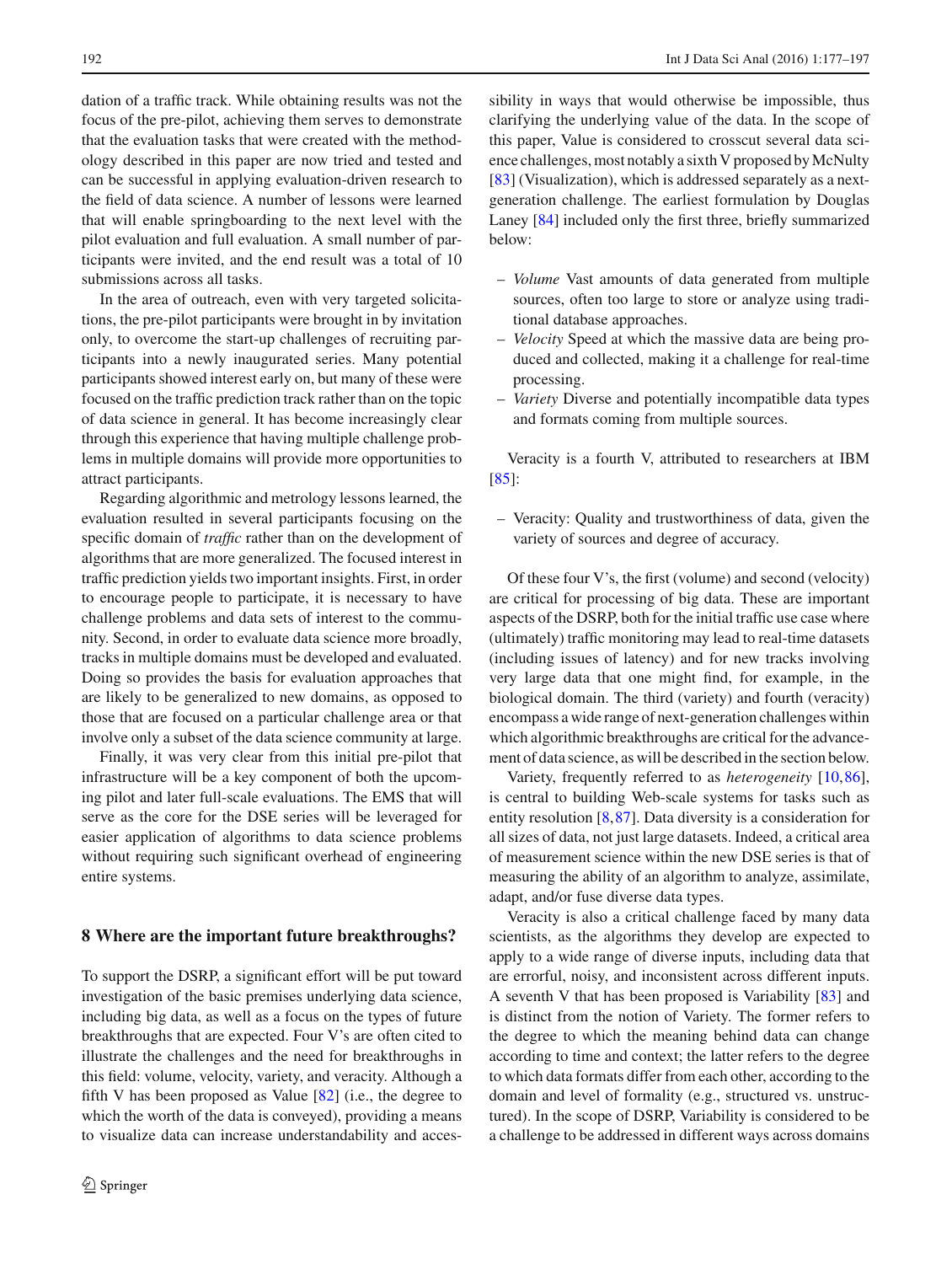rather than a challenge that might be more broadly addressed by techniques that carry across different areas of data science. The emergence of data science and the challenges associated with the four V's above are accompanied by technological progress leading to:

- Massively scalable processing and storage.
- Pay-as-you-go processing and storage.
- $-$  Flexible schema on read vs. schema on write<sup>15</sup>
- Easier integration of data retrieval and analysis.
- Well-supported interfaces between various domainspecific languages/tools.
- Open-source ecosystem during innovation<sup>[16](#page-16-2)</sup>
- Increased bandwidth, network access, speed, and reduced latency.

This list of areas in which technological progress has been made is an augmented version of those presented recently by Franklin [\[88\]](#page-19-35). The ability of data science algorithms to address the four V's—and the provision of a methodology for assessment corresponding to challenges within these is critical now more than ever before in light of changes such as those above.

# <span id="page-16-0"></span>**9 Future work: next-generation data science challenges**

Several areas of data science merit an extended, in-depth study, requiring input from the research community and aligned with next- generation challenges. Table [3](#page-14-0) presents some key challenges, each with a representative set of examples. The table also presents a set of traffic-related use cases, in line with the focus of the pre-pilot study mentioned in Sect. [4.1.](#page-4-0) These key challenges are described in more detail below.

*Provenance* Where does each piece of data come from and is that data still up to date [\[97\]](#page-19-36)? In the context of database systems and queries, provenance refers to the ability to determine the origin of the data, or which tuples of which original databases were used (and how they were used) to produce each tuple in subsequent databases resulting from database queries [\[98,](#page-19-37)[99\]](#page-19-38). More generally, data provenance involves being able to determine where the data came from and the

processes through which these data were derived from its original sources [\[100](#page-19-39)].

*Data heterogeneity* How does one process data from multiple, large heterogeneous datasets? Data heterogeneity refers to different representations of the same real-world object. The differences may be structural or semantic [\[90](#page-19-21)].

*Real-time and predictive analytics* How can trends be identified and distinguished from random fluctuation in order to provide a calibrated forecast of future values? How can this be executed in real time [\[101\]](#page-19-40)? Further, is it possible to have an effective tradeoff between execution time and accuracy? Predictive analytics refers to the extraction of information from data to estimate future outcomes and trends.

*Knowledge assimilation and reasoning from data* How might algorithms reason with data, e.g., inferring causality [\[97](#page-19-36),[102\]](#page-19-41)? Knowledge assimilation and reasoning refers to understanding new data in terms of information available in an already existing dataset and applying the necessary processing to reflect the expert's view of the domain.

*Big data replicability* How is reproducibility of data science experiments ensured, especially given that the truth may be hard to find among millions of data points where there are lots of room for error [\[93\]](#page-19-24)? Big data replicability refers to the ability to repeat results across studies where the same research question is being asked on the same dataset.

*Visualization of data* How might one visually represent data, whether in a raw form or after post-processing by any number of algorithms? Visualization refers to use of visual metaphors (boxes, groups, lines, etc.) that serve as building blocks for displaying complex data representations (e.g., spatiotemporal network analysis [\[103](#page-19-42)]), each with their own constraints in the amount and type of data to be displayed [\[27](#page-18-13)]. The integration of visualization into data science activities aids in the analysis of vast volumes of information [\[104](#page-20-0)], may increase efficiency [\[105](#page-20-1)], and may reduce user errors [\[106](#page-20-2)].

*Data uncertainty* How might one handle quality issues due to untrustworthy or inaccurate data? Data uncertainty refers to gaps in knowledge due to inconsistency, incompleteness, ambiguities, and model approximations.

*Propagation and cascading of error* How might algorithms be written to mitigate propagation and cascading of error(s)? Error propagation and cascading refers to situations where one error leads to another or where a solution is skewed when imprecise or inaccurate information is combined into multiple layers [\[95](#page-19-26)].

*Data privacy and security* How does one manage data and develop algorithms for processing data in the face of privacy and security concerns? Data privacy and security refers to the challenge of providing effective approaches for secure management of distributed data and data sharing, including those that may contain personally identifiable information (PII). Detection of PII for anonymization purposes [\[107\]](#page-20-3) and

<span id="page-16-1"></span> $\frac{15}{15}$  Flexible schema on read is an approach that allows data to be parsed at read time, rather than requiring pre-formatting prior to loading the data. Schema on write refers to prescriptive data modeling where database schema are statically defined prior to reading the data.

<span id="page-16-2"></span><sup>16</sup> An "ecosystem" of service providers combined with open-source development allows easier sharing of applications, cross-sector use of the same components (smart homes, city services, etc.), and exchange and reuse of applications and components.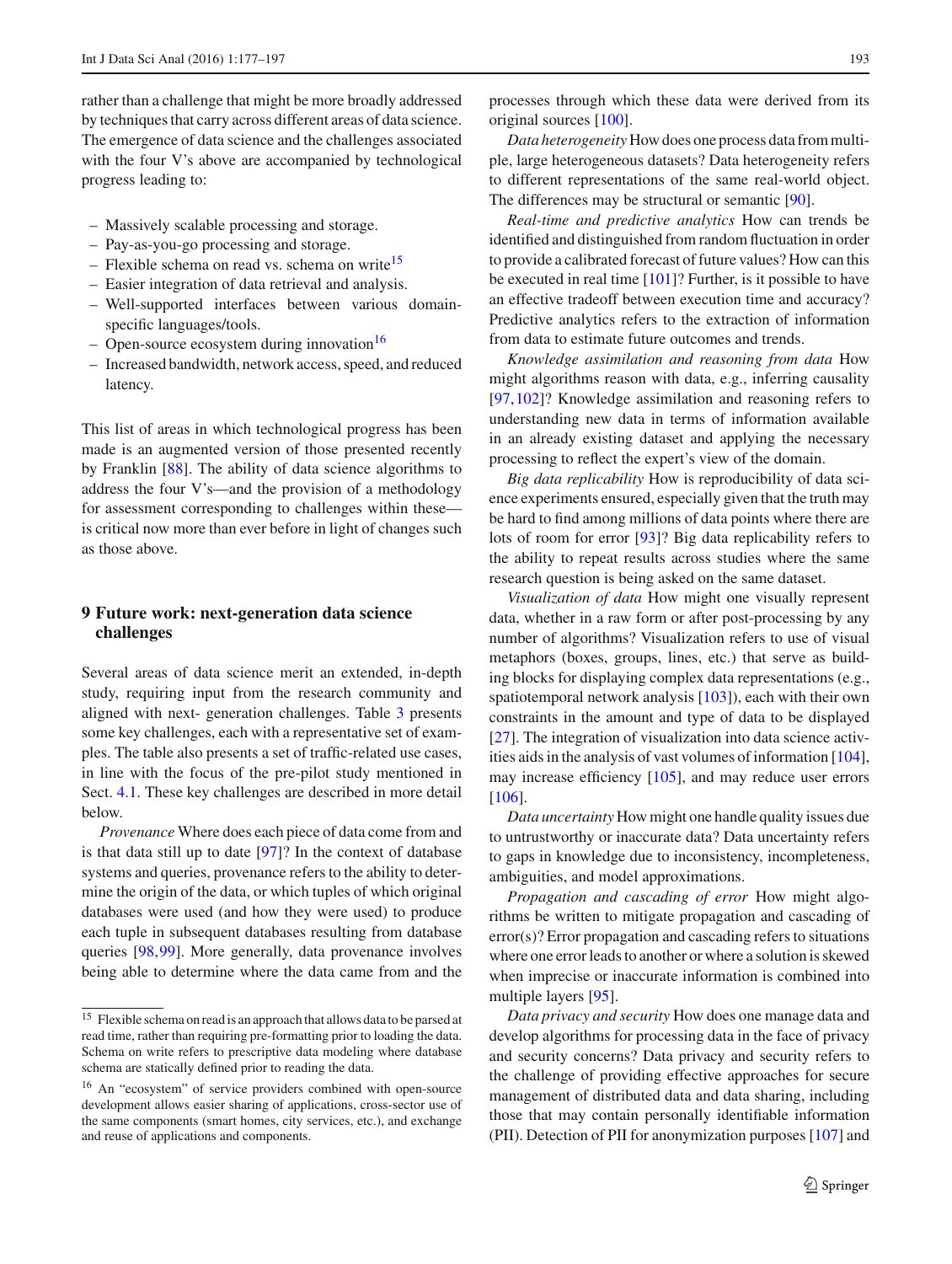structural diversification for protecting privacy [\[108](#page-20-4)] are particularly important problems to be addressed. Other critical areas include management of access, sharing and distributability (e.g., data specific tools, metadata).

These are important challenges that cut across multiple areas of data science. There may be common algorithmic approaches and evaluation metrics associated with each of these challenges. Community input garnered within the DSRP will bring forth new insights to address crosscutting issues pertaining to the data itself and measures associated with approaches to processing data.

# **10 Concluding remarks: NIST's role for data science**

This paper lays out the foundation of NIST's newly formed data science research program and describes much of NIST's proposed role in the future of the data science discipline. Classes of data science problems and next-generation data science challenges as well as areas of important future breakthroughs are discussed. An overview of evaluation and metrology, standards, computing infrastructure needs, and methodologies for measuring effectiveness of data science technologies is presented.

NIST's role for meeting the measurement challenges for data science has four primary facets. These include developing measures for assessment, establishing standards, forming working groups consisting of researchers in the community, and deploying a sound framework for evaluating technology effectiveness.

NIST also aims to build a community of interest within which it is expected that many of the questions posed in this paper will be addressed. Technical symposia with a focus on generalized problems in data science are expected outcomes of this aspect of NIST's work.

The DSE series that was described in detail in this paper seeks to address challenges in data science evaluation, and like those faced by the technologies supported by the evaluation, these challenges are numerous and varied. The pre-pilot, pilot, and inaugural evaluation will serve as first steps; however, a successful DSE series must go further. Future plans for the DSE series include the introduction of complex and dynamic workflows, which will assist in quantifying the propagation of error and uncertainty and understanding the effect of reordering components in a workflow; the inclusion of data that must be protected, for example, due to privacy concerns; system run time and resource utilization benchmarking, which will assist in quantifying the trade-off between system run time and accuracy.

While the challenges are substantial, we believe that overcoming them has enormous potential for impact. To the same or greater extent as other technologies have benefited from evaluation-driven research, there is opportunity for data science research to benefit from the DSE series.

Additionally, it is expected that agile system architectures, system benchmarking tools, and novel approaches will emerge from the development of technologies that are evaluated in the DSE series.

Finally, the DSE series will be organized each year by NIST, in coordination with the data science research community, for the assessment of technologies for big data and data science analytics. NIST will serve the community in providing relevant datasets, metrics, tasks, protocols, and analysis tools.

## <span id="page-17-0"></span>**References**

- 1. Dorr, B.J., Greenberg, C.S., Fontana, P., Przybocki, M., Le Bras, M., Ploehn, C., Aulov, O., Michel, M., Golden, E.J., Chang, W.: The NIST data science initiative, In: IEEE International Conference on Data Science and Advanced Analytics (DSAA), pp. 1–10. IEEE (2015)
- <span id="page-17-1"></span>2. Dorr, B., Greenberg, C., Fontana, P., Przybocki, M., Le Bras, M., Ploehn, C., Aulov, O., Chang, W.: The NIST IAD data science evaluation series: part of the NIST information access division data science research program. In: Proceedings of IEEE BigData 2015, pp. 2575–2577. IEEE, Santa Clara, CA (2015)
- <span id="page-17-2"></span>3. Smith, M.: The White House names Dr. D.J. Patil as the first U.S. chief data scientist. [www.whitehouse.gov/blog/2015/02/](www.whitehouse.gov/blog/2015/02/18/white-house-names-dr-dj-patil-first-us-chief-data-scientist) [18/white-house-names-dr-dj-patil-first-us-chief-data-scientist](www.whitehouse.gov/blog/2015/02/18/white-house-names-dr-dj-patil-first-us-chief-data-scientist) (2015)
- <span id="page-17-3"></span>4. Cao, L., Motoda, H., Karypis, G., Boethals, B.: DSAA trends and controversies. In: International Conference on Data Science and Advanced Analytics (DSAA). Shanghai (2014)
- <span id="page-17-4"></span>5. Yang, S., Kalpakis, K., Biem, A.: Detecting road traffic events by coupling multiple timeseries with a nonparametric bayesian method. IEEE Trans. Intell. Transp. Syst. **15**(5), 1936 (2014). doi[:10.1109/TITS.2014.2305334](http://dx.doi.org/10.1109/TITS.2014.2305334)
- <span id="page-17-5"></span>6. Chandola, V., Banerjee, A., Kumar, V.: Anomaly detection: a survey. ACM Comput. Surv. (CSUR) **41**(3), 15 (2009)
- <span id="page-17-6"></span>7. Fagin, R., Haas, L., Hernández, M., Miller, R.J., Popa, L., Velegrakis, Y.: Conceptual Modeling: Foundations and Applications. Springer, New York (2009)
- <span id="page-17-7"></span>8. Getoor, L., Machanavajjhala, A.: Entity resolution: theory, practice & open challenges. Proc. VLDB Endow. **5**(12), 2018 (2012)
- <span id="page-17-8"></span>9. Christen, P.: Data Matching: Concepts and Techniques for Record Linkage, Entity Resolution, and Duplicate Detection, Data-Centric Systems and Applications. Springer, Berlin (2012)
- <span id="page-17-9"></span>10. Sleeman, J., Finin, T., Joshi, A.: Entity type recognition for heterogeneous semantic graphs. In: 2013 AAAI Fall Symposium Series (2013)
- <span id="page-17-10"></span>11. Jeevan, M.: Fundamental methods of data science: Classification, regression and similarity matching. [http://www.kdnuggets.com/](http://www.kdnuggets.com/2015/01/fundamental-methods-data-science-classification-regression-similarity-matching.html) [2015/01/fundamental-methods-data-science-classification-regre](http://www.kdnuggets.com/2015/01/fundamental-methods-data-science-classification-regression-similarity-matching.html) [ssion-similarity-matching.html](http://www.kdnuggets.com/2015/01/fundamental-methods-data-science-classification-regression-similarity-matching.html) (2015)
- <span id="page-17-11"></span>12. Bakir, G.N., Hofmann, T., Schlkopf, B., Smola, A.J., Taskar, B., Vishwanathan, S.V.N. (eds.): Predicting Structured Data (Neural Information Processing). The MIT Press, Cambridge (2007)
- <span id="page-17-12"></span>13. Lafferty, J.D., McCallum, A., Pereira, F.C.N.: Conditional random fields: Probabilistic models for segmenting and labeling sequence data. In: ICML '01 Proceedings of the Eighteenth International Conference on Machine Learning, pp. 282–289. Morgan Kaufmann Publishers Inc., San Francisco, CA, USA (2001)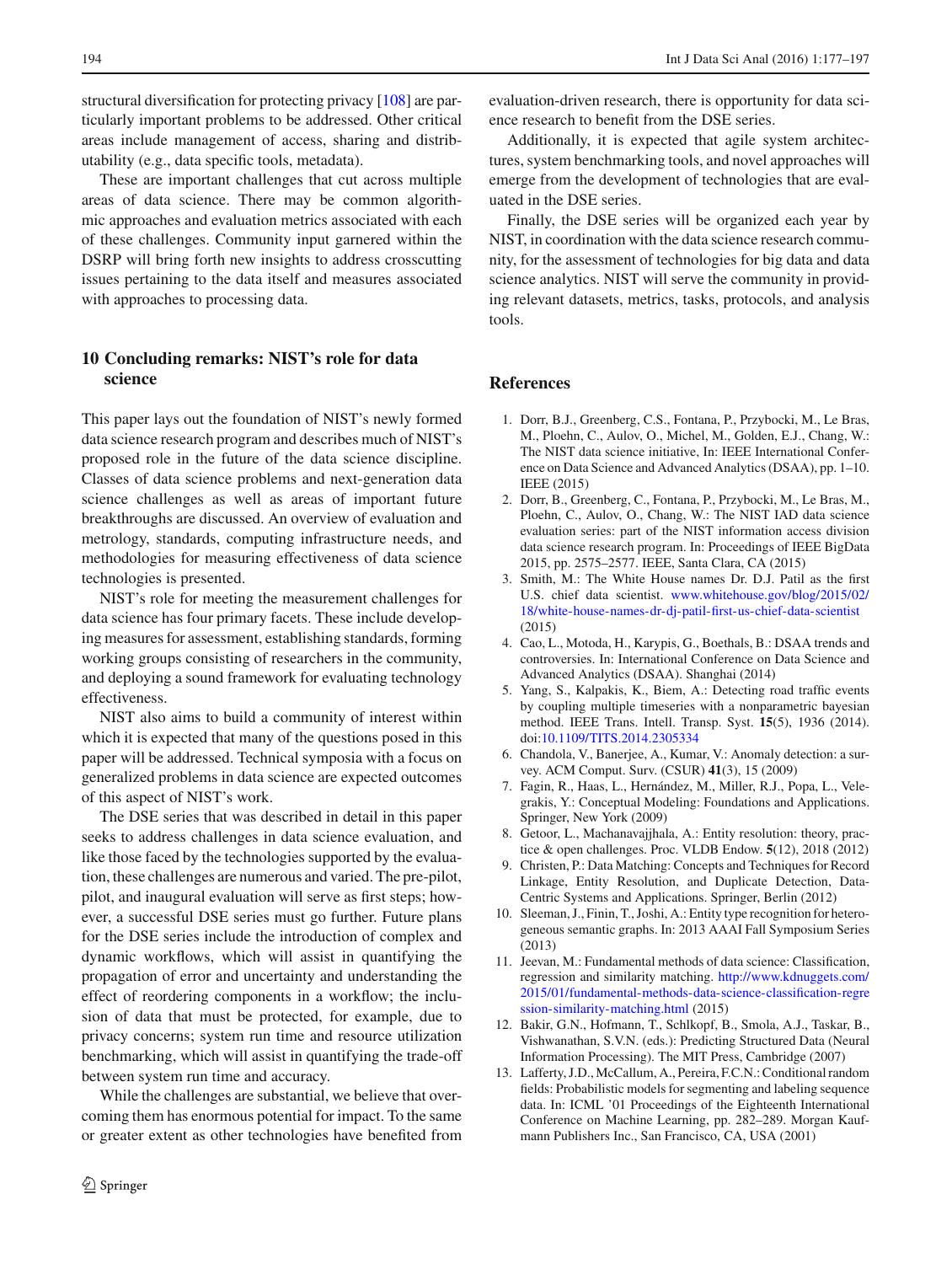- <span id="page-18-0"></span>14. Fix, E., Hodges, J.J.L.: Discriminatory analysis. Nonparametric discrimination: consistency properties. Stat. Rev. Rev. Int. Stat. **57**(3), 238 (1989)
- <span id="page-18-1"></span>15. Silverman, B.W., Jones, M.C.: An important contribution to nonparametric discriminant analysis and density estimation: commentary on Fix and Hodges (1951). Int. Stat. Rev. Rev. Int. Stat. **57**(3), 233 (1989)
- <span id="page-18-2"></span>16. Mayfield, C., Neville, J., Prabhakar, S.: A statistical method for integrated data cleaning and imputation. Technical Report 09-008, Purdue University (2009)
- <span id="page-18-3"></span>17. Bengio, Y., Goodfellow, I.J., Courville A.: Deep learning. [http://](http://www.iro.umontreal.ca/bengioy/dlbook) [www.iro.umontreal.ca/bengioy/dlbook](http://www.iro.umontreal.ca/bengioy/dlbook) (2015)
- <span id="page-18-4"></span>18. Katariya, N., Iyer, A., Sarawagi, S.: Active evaluation of classifiers on large datasets. In: 2013 IEEE 13th International Conference on Data Mining, vol. 0 , pp. 329–338. IEEE Computer Society, Los Alamitos, CA, USA (2012). doi[:10.1109/ICDM.2012.161](http://dx.doi.org/10.1109/ICDM.2012.161)
- 19. Text retrieval conference. <http://trec.nist.gov> (2014)
- <span id="page-18-6"></span><span id="page-18-5"></span>20. Kalnay, E.: Atmospheric Modeling, Data Assimilation and Predictability, 1st edn. Cambridge University Press, New York (2002)
- <span id="page-18-7"></span>21. Talagrand, O.: Assimilation of observations: an introduction. Meteorol Soc Jpn Ser **2**(75), 81 (1997)
- <span id="page-18-8"></span>22. Waltz, E., Llinas, J. et al.: Multisensor data fusion, vol. 685. Artech house Boston (1990)
- <span id="page-18-9"></span>23. Joshi, V., Rajamani, N., Katsuki, T., Prathapaneni, N., Subramaniam, L.V.: Information fusion based learning for frugal traffic state sensing. IJCAI. Citeseer (2013)
- <span id="page-18-10"></span>24. Ware, C.: Information Visualization, Third Edition: Perception for Design, 3rd edn. Morgan Kaufmann, Waltham (2012)
- <span id="page-18-11"></span>25. Bederson, B.B., Shneiderman, B.: The Craft of Information Visualization: Readings and Reflections. Morgan Kaufmann Publishers Inc., San Francisco (2003)
- <span id="page-18-12"></span>26. José Cardoso, C., Kacsuk, P.: Parallel Program development for cluster computing: methodology, tools and integrated environments. Vol. 5. Nova Publishers, Commack, NY, USA (2001)
- <span id="page-18-13"></span>27. Meirelles, I.: Design for Information: An Introduction to the Histories, Theories, and Best Practices Behind Effective Information Visualizations. Rockport Publishers, Beverly (2013)
- <span id="page-18-14"></span>28. Jain, R.: The Art Of Computer Systems Performance Analysis: Techniques For Experimental Design, Measurement. Wiley, Hoboken (1991)
- <span id="page-18-15"></span>29. De Kergommeaux, J.C., Maillet, E., Vincent, J.: Monitoring parallel programs for performance tuning in cluster environments. In: Kacsuk, P., Cunha, J.C. (eds.) Parallel Program Development for Cluster Computing: Methodology, Tools and Integrated Environments (2001)
- <span id="page-18-16"></span>30. Guyon, I., Elisseeff, A.: An introduction to variable and feature selection. J. Mach. Learn. Res. **3**, 1157 (2003)
- <span id="page-18-17"></span>31. Zaki, M., Obradovic, Z., Tan, P.N., Banerjee, A., Kamath, C., Parthasarathy S. (eds.): In: Proceedings of the 2014 SIAM International Conference on Data Mining. Society for Industrial and Applied Mathematics (2014)
- <span id="page-18-18"></span>32. Big data privacy workshop: Advancing the state of the art in technology and practice. <http://web.mit.edu/bigdata-priv/> (2014)
- <span id="page-18-19"></span>33. Allasia, W., Bailer, W., Gordea, S., Chang, W.: A novel metadata standard for multimedia preservation. In: Proceedings of iPres (2014)
- 34. Chang, W.: Preliminary digital preservation interoperability framework (dpif) results. In: Archiving Conference, vol. 2010, pp. 202–202. Society for Imaging, Science and Technology (2010)
- <span id="page-18-20"></span>35. Chang, W.: Advanced digital image preservation data management architecture. In: Archiving Conference, vol. 2009, pp. 178–182 Society for Imaging, Science and Technology (2009)
- <span id="page-18-21"></span>36. Chang, W.: 1st ISO/IEC JTC 1 study group on big data meeting. <http://jtc1bigdatasg.nist.gov/>
- <span id="page-18-22"></span>37. Chang, W.: NIST special publication 1500-6 information technology laboratory: DRAFT NIST big data interoperability frame-

work: volume 6, reference architecture. NIST, Gaithersburg, MD (2015)

- <span id="page-18-23"></span>38. Chang, W.: NIST big data public working group (NBD-PWG) request for public comment. [http://bigdatawg.nist.gov/](http://bigdatawg.nist.gov/V1_output_docs.php) [V1\\_output\\_docs.php](http://bigdatawg.nist.gov/V1_output_docs.php) (2015)
- <span id="page-18-24"></span>39. Reynolds, D.: Speaker and language recognition: a guided safari. Keynote Speech Odyssey (2008). Accessed 15 Sept 2015
- <span id="page-18-25"></span>40. Doddington, G.: Automatic evaluation of machine translation quality using n-gram co-occurrence statistics, In: Proceedings of the Second International Conference on Human Language Technology Research, pp. 138–145 (2002)
- <span id="page-18-26"></span>41. Przybocki, M., Martin, A.: NIST speaker recognition evaluation chronicles. Comput. Speech Lang. **20**(23), 15 (2006)
- <span id="page-18-27"></span>42. NIST open machine translation evaluation. [http://nist.gov/itl/iad/](http://nist.gov/itl/iad/mig/openmt15.cfm) [mig/openmt15.cfm](http://nist.gov/itl/iad/mig/openmt15.cfm) (2015)
- <span id="page-18-28"></span>43. NIST open machine translation evaluation. [http://www.itl.nist.](http://www.itl.nist.gov/iad/mig/tests/mt/) [gov/iad/mig/tests/mt/](http://www.itl.nist.gov/iad/mig/tests/mt/) (2001)
- <span id="page-18-29"></span>44. Papineni, K., Roukos, S., Ward, T., Zhu, W.J.: Bleu: a method for automatic evaluation of machine translation. In: Proceedings of the 40th Annual Association for Computational Linguistics (2002)
- <span id="page-18-30"></span>45. NIST open handwriting recognition and translation evaluation (OpenHaRT). <http://www.nist.gov/itl/iad/mig/hart.cfm> (2010)
- <span id="page-18-31"></span>46. Dorr, B.J., Olive, J., McCary, J., Christanson, C.: Chapter 5: machine translation evaluation and optimization. In: Olive, J., Christianson, C., McCary, J. (eds.) Handbook of natural language processing and machine translation: DARPA global autonomous language exploitation, Springer, New York, pp. 745–843 (2011)
- <span id="page-18-32"></span>47. Gallagher, K., Stanley, A., Shearer, D., Klerman, L.V.: Challenges in data collection, analysis, and distribution of information in community coalition demonstration projects. J. Adolesc. Health **37**(3), S53 (2005)
- <span id="page-18-33"></span>48. Korsar, R., Healey, C., Interrante, V., Laidlaw, D., Ware, C.: Thoughts on user studies: why, how, and when. Comput. Graph. Appl. **23**(4), 20 (2003)
- <span id="page-18-34"></span>49. Lam, H., Bertini, E., Isenberg, P., Plaisant, C., Carpendale, S.: Empirical studies in information visualization: seven scenarios. IEEE Trans. Vis. Comput. Graph. **18**(9), 1520 (2012)
- <span id="page-18-35"></span>50. Isenberg, T., Isenberg, P., Chen, J., Sedlmair, M., Moller, T.: A systematic review on the practice of evaluating visualization. IEEE Trans. Vis. Comput. Graph. **19**(12), 2818 (2013)
- <span id="page-18-36"></span>51. VAST challenge 2012[.http://vacommunity.org/VAST+Challenge](http://vacommunity.org/VAST+Challenge+2012) [+2012](http://vacommunity.org/VAST+Challenge+2012) (2012)
- 52. VAST challenge 2013[.http://vacommunity.org/VAST+Challenge](http://vacommunity.org/VAST+Challenge+2013) [+2013](http://vacommunity.org/VAST+Challenge+2013) (2013)
- <span id="page-18-37"></span>53. VAST challenge 2014. [http://vacommunity.org/VAST+Challenge](http://vacommunity.org/VAST+Challenge+2013)  $+2013(2014)$  $+2013(2014)$
- <span id="page-18-38"></span>54. Harman, D.: Overview of the first text retrieval conference. In: Proceedings of the 16th Annual International ACM/SIGIR Conference, pp. 36–48 (1993)
- <span id="page-18-39"></span>55. Harman, D.: The darpa tipster project. SIGIR Forum **26**(2), 26 (1993)
- <span id="page-18-40"></span>56. NIST TRECVid surveillance event detection evaluation. [http://](http://nist.gov/itl/iad/mig/sed.cfm) [nist.gov/itl/iad/mig/sed.cfm](http://nist.gov/itl/iad/mig/sed.cfm) (2015)
- <span id="page-18-41"></span>57. NIST TRECVid multimedia event detection evaluation. [http://](http://nist.gov/itl/iad/mig/med.cfm) [nist.gov/itl/iad/mig/med.cfm](http://nist.gov/itl/iad/mig/med.cfm) (2015)
- <span id="page-18-42"></span>58. Snover, M., Dorr, B.J., Schwartz, R., Micciulla, L., Makhoul, J.: A study of translation edit rate with targeted human annotation. In: Proceedings of Association for Machine Translation in the Americas. <http://www.cs.umd.edu/~snover/tercom/> (2006)
- <span id="page-18-43"></span>59. Sawade, C., Landwehr, N., Bickel, S., Scheffer, T.: Active risk estimation. In: Proceedings of the 27th International Conference on Machine Learning (ICML-10), pp. 951–958 (2010)
- <span id="page-18-44"></span>60. Zafarani, R., Liu, H.: Evaluation without ground truth in social media research. Commun. ACM **58**(6), 54 (2015)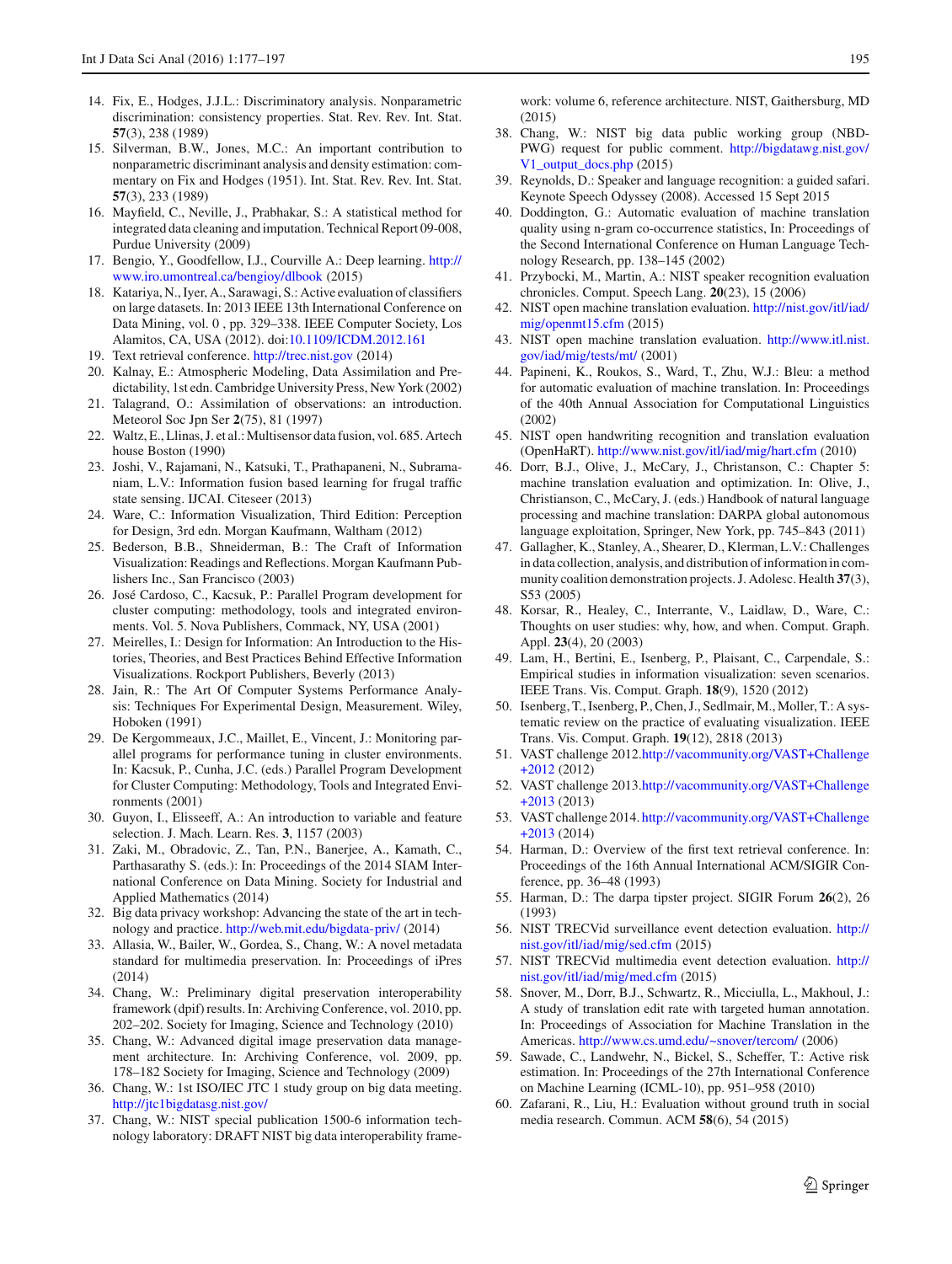- <span id="page-19-0"></span>61. NIST open handwriting recognition and translation evaluation (OpenHaRT). <http://www.nist.gov/itl/iad/mig/hart.cfm> (2013)
- <span id="page-19-1"></span>62. Yang, S., Kalpakis, K.: Detecting road traffic events by coupling multiple timeseries with a nonparametric bayesian method. IEEE Trans. Intell. Transp. Syst. **15**, 1936 (2014)
- <span id="page-19-2"></span>63. Yang, S., Kalpakis, K., Biem, A.: Spatio-temporal coupled bayesian robust principal component analysis for road traffic event detection. In: 16th International IEEE Conference on Intelligent Transportation Systems-(ITSC), pp. 392–398. IEEE (2013)
- <span id="page-19-3"></span>64. Waze. <https://www.waze.com/> (2015)
- <span id="page-19-4"></span>65. Illinois traffic alert system. <http://www.iltrafficalert.com/> (2015)
- <span id="page-19-5"></span>66. Twitraffic in uk. <http://twitraffic.co.uk/> (2015)
- <span id="page-19-6"></span>67. Wibisono, A., Sina, I., Ihsannuddin, M.A., Hafizh, A., Hardjono, B., Nurhadiyatna, A., Jatmiko, W., Mursanto, D.P.: Traffic intelligent system architecture based on social media information. In: International Conference on Advanced Computer Science and Information Systems (ICACSIS). Depok, Indonesia (2012)
- <span id="page-19-7"></span>68. Sakaki, T., Matsuo, Y., Yanagihara, T., Chandrasiri, N.P., Nawa, K.: Real-time event extraction for driving information from social sensors. In: Proceedings of the IEEE International Conference on Cyber Technology in Automation, Control and Intelligent Systems. Bangkok, Thailand (2012)
- <span id="page-19-8"></span>69. Wang, D., Al-Rubaie, A., Davies, J., Clarke, S.S.: Traffic intelligent system architecture based on social media information. In: IEEE Symposium on Evolving and Autonomous Learning Systems (EALS). Orlando, FL (2014)
- <span id="page-19-9"></span>70. Liu, J., Wilson, A., Gunning, D.: Workflow-based human-in-theloop data analytics. In: Proceedings of the 2014 Workshop on Human Centered Big Data Research, p. 49. ACM (2014)
- <span id="page-19-10"></span>71. Chen, M., Floridi, L., Borgo, R.: What is visualization really for? In: Floridi, L., Phyllis, I. (eds.) The Philosophy of Information Quality, vol. 358 pp. 75–93. Springer, Cham (ZG), Switzerland (2014)
- <span id="page-19-11"></span>72. Kidder, K.L., Haring, J.M., Bishop, R.J., Trent, J.D., Pham, L.D.: System for automated workflow in a network management and operations system. US Patent 6,445,774 (2002)
- <span id="page-19-12"></span>73. The power of combining big data analytics with business process workflow. CGI Whitepaper, Montreal, Quebec, Canada (2013)
- <span id="page-19-13"></span>74. Rostoker, C., Wagner, A., Hoos, H.: A parallel workflow for real-time correlation and clustering of high-frequency stock market data. In: Parallel and Distributed Processing Symposium, 2007. IPDPS 2007. IEEE International, pp. 1–10. IEEE (2007)
- <span id="page-19-14"></span>75. Yu, H., Qingwei, X., Bin, H., Jianyong, W.: An integrative software system for biomedical information analysis workflow. In: BioMedical Information Engineering, 2009. FBIE 2009. International Conference on Future, pp. 61–64. IEEE (2009)
- <span id="page-19-15"></span>76. Bederson, B.B., Shneiderman, B.: The Craft of Information Visualization: Readings and Reflections. Morgan Kaufmann, Burlington (2003)
- <span id="page-19-16"></span>77. Ware, C.: Information Visualization: Perception for Design. Elsevier, Amsterdam (2012)
- 78. Text REtrieval Conference. <http://trec.nist.gov> (2015)
- <span id="page-19-18"></span><span id="page-19-17"></span>79. Tassey, G., Rowe, B.R., Wood, D.W., Link, A.N., Simoni, D.A.: Economic impact assessment of NIST's Text REtrieval conference (TREC) program, Report prepared for National Institute of Technology (NIST) (2010)
- <span id="page-19-19"></span>80. Lott, J.N.: The quality control of the integrated surface hourly database. In: 84th American Meteorological Society Annual Meeting, vol. 7.8. American Meterological Society, Seattle, WA. [http://www1.ncdc.noaa.gov/pub/data/inventories/ish](http://www1.ncdc.noaa.gov/pub/data/inventories/ish-qc.pdf)[qc.pdf](http://www1.ncdc.noaa.gov/pub/data/inventories/ish-qc.pdf) (2004)
- <span id="page-19-28"></span>81. Martin, A.F., Doddington, G.R., Kamm, T., Ordowski, M., Przybocki, M.A.: The DET curve in assessment of detection task performance. In: Fifth European Conference on Speech

Communication and Technology, EUROSPEECH 1997. Rhodes, Greece. [http://www.isca-speech.org/archive/eurospeech\\_1997/](http://www.isca-speech.org/archive/eurospeech_1997/e97_1895.html) [e97\\_1895.html](http://www.isca-speech.org/archive/eurospeech_1997/e97_1895.html) (1997)

- <span id="page-19-29"></span>82. Marr, B.: Why only one of the 5 Vs of big data really matters. [http://www.ibmbigdatahub.com/blog/why-only-one-5](http://www.ibmbigdatahub.com/blog/why-only-one-5-vs-big-data-really-matters) [vs-big-data-really-matters](http://www.ibmbigdatahub.com/blog/why-only-one-5-vs-big-data-really-matters) (2015)
- <span id="page-19-30"></span>83. McNulty, E.: Understanding big data, dataconomy. [http://](http://dataconomy.com/seven-vs-big-data/) [dataconomy.com/seven-vs-big-data/](http://dataconomy.com/seven-vs-big-data/) (2014)
- <span id="page-19-31"></span>84. Laney, D.: 3D data management: Controlling data volume, velocity, variety. [http://blogs.gartner.com/doug-laney/deja-vvvue](http://blogs.gartner.com/doug-laney/deja-vvvue-others-claiming-gartners-volume-velocity-variety-construct-for-big-data/)[others-claiming-gartners-volume-velocity-variety-construct](http://blogs.gartner.com/doug-laney/deja-vvvue-others-claiming-gartners-volume-velocity-variety-construct-for-big-data/)[for-big-data/](http://blogs.gartner.com/doug-laney/deja-vvvue-others-claiming-gartners-volume-velocity-variety-construct-for-big-data/) (2001)
- <span id="page-19-32"></span>85. IBM. The four V's of big data. [http://www.ibmbigdatahub.com/](http://www.ibmbigdatahub.com/infographic/four-vs-big-data) [infographic/four-vs-big-data](http://www.ibmbigdatahub.com/infographic/four-vs-big-data) (2013)
- <span id="page-19-33"></span>86. Knoblock, C.A., Szekely, P.: Exploiting semantics for big data integration. AI Mag. **36**(1), 25 (2015)
- <span id="page-19-34"></span>87. Pujara, J., Miao, H., Getoor, L., Cohen, W.W.: Using semantics & statistics to turn data into knowledge. AI Mag. **36**(1), 65 (2015)
- <span id="page-19-35"></span>88. Franklin, M.: Big data and data science: some hype but real opportunities. [https://www.cise.ufl.edu/content/uf-informatics](https://www.cise.ufl.edu/content/uf-informatics-institute-inaugural-symposium)[institute-inaugural-symposium](https://www.cise.ufl.edu/content/uf-informatics-institute-inaugural-symposium) (2015)
- <span id="page-19-20"></span>89. Morrison, S.S., Pyzh, R., Jeon, M.S., Amaro, C., Roig, F.J., Baker-Austin, C., Oliver, J.D., Gibas, C.J.: Impact of analytic provenance in genome analysis. BMC Genomics **15**(Suppl 8: S1), 1 (2014)
- <span id="page-19-21"></span>90. George, D.: Understanding structural and semantic heterogeneity in the context of database schema integration. J. Dep. Comput. **4**, 29 (2005)
- <span id="page-19-22"></span>91. Mittal, A., Goel, A.: Stock prediction using twitter sentiment analysis Standford University, CS229. [http://cs229.stanford.edu/proj2011/GoelMittal-](http://cs229.stanford.edu/proj2011/GoelMittal-StockMarketPredictionUsingTwitterSentimentAnalysis.pdf)[StockMarketPredictionUsingTwitterSentimentAnalysis.pdf](http://cs229.stanford.edu/proj2011/GoelMittal-StockMarketPredictionUsingTwitterSentimentAnalysis.pdf) (2012)
- <span id="page-19-23"></span>92. Doermann, D.: Visual media forensics: knowing when seeing is believing. [https://www.cise.ufl.edu/content/uf-informatics](https://www.cise.ufl.edu/content/uf-informatics-institute-inaugural-symposium)[institute-inaugural-symposium](https://www.cise.ufl.edu/content/uf-informatics-institute-inaugural-symposium) (2015)
- <span id="page-19-24"></span>93. Saey, T.H.: Big data studies come with replication challenges. Sci. News **187**(3), 22 (2015)
- <span id="page-19-25"></span>94. Suciu, D., Olteanu, D., Ré, C., Koch, C.: Probabilistic databases. Synth. Lect. Data Manag. **3**(2), 1 (2011)
- <span id="page-19-26"></span>95. Foote, K.E.: The geographer's craft project. [http://www.colorado.](http://www.colorado.edu/geography/gcraft/contents.html) [edu/geography/gcraft/contents.html](http://www.colorado.edu/geography/gcraft/contents.html) (2015)
- <span id="page-19-27"></span>96. Datta, A.: Privacy through accountability: A computer science perspective. In: International Conference on Distributed Computing and Internet Technology, pp. 43–49. Springer, Bhubaneswar, India (2014)
- <span id="page-19-36"></span>97. Meliou, A., Gatterbauer, W., Suciu, D.: Bringing provenance to its full potential using causal reasoning. TaPP, Crete, Greece (2011)
- <span id="page-19-37"></span>98. Buneman, P., Khanna, S., Tan, W.C.: Data provenance: some basic issues. In: Kapoor, S., Prasad S. (eds.) FST TCS 2000: Foundations of Software Technology and Theoretical Computer Science. Lecture Notes in Computer Science, vol. 1974, pp. 87– 93. Springer, Berlin (2000). doi[:10.1007/3-540-44450-5\\_6](http://dx.doi.org/10.1007/3-540-44450-5_6)
- <span id="page-19-38"></span>99. James Cheney, L.C., Tan, W.C.: Provenance in databases: why, how, and where. Found. Trends Databases **1**(4), 379 (2007). doi[:10.1561/1900000006](http://dx.doi.org/10.1561/1900000006)
- <span id="page-19-39"></span>100. Simmhan, Y.L., Plale, B., Gannon, D.: A survey of data provenance in e-science. SIGMOD Rec. **34**(3), 31 (2005). doi[:10.1145/](http://dx.doi.org/10.1145/1084805.1084812) [1084805.1084812](http://dx.doi.org/10.1145/1084805.1084812)
- <span id="page-19-40"></span>101. Finlay, S.: Predictive Analytics, Data Mining and Big Data: Myths, Misconceptions and Methods. Palgrave Macmillan, London (2014)
- <span id="page-19-41"></span>102. Pearl, J.: Causal inference in statistics: an overview. Stat. Surv. **3**, 96 (2009). doi[:10.1214/09-SS057](http://dx.doi.org/10.1214/09-SS057)
- <span id="page-19-42"></span>103. Gelernter, J., Carley, K.M.: Spatiotemporal network analysis and visualization. Int. J. Appl. Geospatial Res. **6**(2), 77 (2015). doi[:10.](http://dx.doi.org/10.4018/ijagr.2015040105) [4018/ijagr.2015040105](http://dx.doi.org/10.4018/ijagr.2015040105)